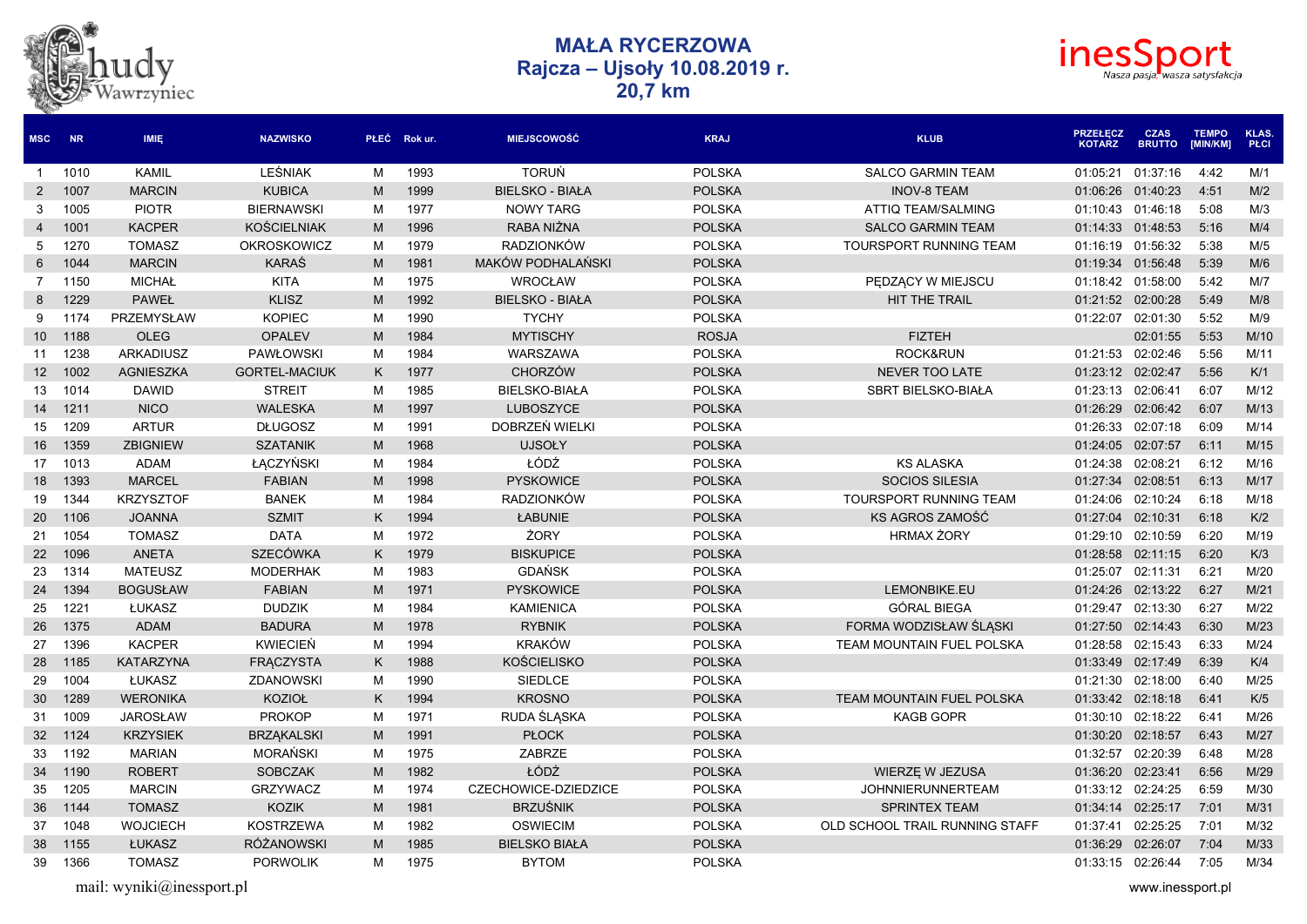



| <b>MSC</b> | <b>NR</b> | <b>IMIE</b>       | <b>NAZWISKO</b>        |   | PŁEĆ Rok ur. | <b>MIEJSCOWOŚĆ</b>   | <b>KRAJ</b>     | <b>KLUB</b>                              | <b>PRZEŁĘCZ</b><br><b>KOTARZ</b> | <b>CZAS</b><br><b>BRUTTO</b> | <b>TEMPO</b><br>[MIN/KM] | <b>KLAS.</b><br><b>PŁCI</b> |
|------------|-----------|-------------------|------------------------|---|--------------|----------------------|-----------------|------------------------------------------|----------------------------------|------------------------------|--------------------------|-----------------------------|
| 40         | 1197      | <b>KRZYSZTOF</b>  | <b>KRZEMIEŃ</b>        | M | 1977         | <b>BRZESZCZE</b>     | <b>POLSKA</b>   | <b>KRZEMIEN RUNNING TEAM</b>             | 01:36:33                         | 02:26:46                     | 7:05                     | M/35                        |
| 41         | 1082      | <b>MONIKA</b>     | <b>KORNOBIS</b>        | K | 1993         | <b>KRAKÓW</b>        | <b>POLSKA</b>   | GOAPTIV! / KAWIKRUNNINGTEAM              | 01:39:58                         | 02:27:11                     | 7:07                     | K/6                         |
| 42         | 1324      | <b>JACEK</b>      | <b>HIBNER</b>          | M | 1972         | ŁÓDŹ                 | <b>POLSKA</b>   |                                          | 01:36:44                         | 02:28:38                     | 7:11                     | M/36                        |
| 43         | 1325      | PRZEMYSŁAW        | <b>PYREK</b>           | M | 1994         | <b>OŚWIĘCIM</b>      | <b>POLSKA</b>   | <b>TRAINING BY PP</b>                    | 01:38:03                         | 02:28:50                     | 7:11                     | M/37                        |
| 44         | 1206      | <b>JEAN</b>       | <b>MALISSARD</b>       | M | 1990         | <b>BYSTRA</b>        | <b>FRANCJA</b>  |                                          | 01:39:27                         | 02:29:08                     | 7:12                     | M/38                        |
| 45         | 1175      | OLI               | <b>ORKWISZEWSKA</b>    | K | 1986         | <b>BIERUŃ</b>        | <b>POLSKA</b>   | <b>SCARPA TEAM POLSKA</b>                | 01:38:08                         | 02:29:14                     | 7:13                     | K/7                         |
| 46         | 1385      | <b>ADRIAN</b>     | <b>FIREK</b>           | M | 1985         | <b>BIELSKO-BIAŁA</b> | <b>POLSKA</b>   | HIT THE TRAIL TOMASZ KLISZ               | 01:37:06                         | 02:29:38                     | 7:14                     | M/39                        |
| 47         | 1236      | <b>MARCIN</b>     | <b>DONDZIAK</b>        | M | 1985         | <b>KONOPNICA</b>     | <b>POLSKA</b>   | MIECHOWICKA GRUPA BIEGOWA                |                                  | 02:29:43                     | 7:14                     | M/40                        |
| 48         | 1203      | <b>KRZYSZTOF</b>  | <b>ROGOWSKI</b>        | M | 1985         | <b>KATOWICE</b>      | <b>POLSKA</b>   |                                          | 01:38:14                         | 02:30:11                     | 7:15                     | M/41                        |
| 49         | 1151      | <b>ARKADIUSZ</b>  | <b>MALEC</b>           | M | 1990         | <b>BIELSKO-BIAŁA</b> | <b>POLSKA</b>   |                                          | 01:37:39                         | 02:30:33                     | 7:16                     | M/42                        |
| 50         | 1304      | <b>ANNA</b>       | <b>LULIS</b>           | K | 1980         | <b>WROCŁAW</b>       | <b>POLSKA</b>   | <b>CENTRUM TRENINGOWE RETRO</b>          |                                  | 02:30:35                     | 7:16                     | K/8                         |
| 51         | 1134      | <b>TOMASZ</b>     | <b>KOTYRBA</b>         | M | 1986         | <b>KATOWICE</b>      | <b>POLSKA</b>   | KTRB                                     | 01:41:32 02:31:07                |                              | 7:18                     | M/43                        |
| 52         | 1018      | <b>MIROSŁAW</b>   | <b>ŚWIĄDER</b>         | M | 1970         | <b>KOLBUDY</b>       | <b>POLSKA</b>   | INTEL RUNNERS/RUN-PASSION.PL TEAM        | 01:37:39                         | 02:31:10                     | 7:18                     | M/44                        |
| 53         | 1043      | <b>JAROSŁAW</b>   | ZAJĄC                  | M | 1991         | <b>KRAKÓW</b>        | <b>POLSKA</b>   |                                          | 01:43:13                         | 02:31:55                     | 7:20                     | M/45                        |
| 54         | 1234      | ANGELIKA          | <b>NOGA</b>            | K | 1994         | <b>KOZY</b>          | <b>POLSKA</b>   | <b>KECKIE HARPAGANY</b>                  | 01:42:30                         | 02:31:56                     | 7:20                     | K/9                         |
| 55         | 1194      | <b>JOANNA</b>     | <b>JACHYM DREWNIAK</b> | K | 1986         | <b>KRAKÓW</b>        | <b>POLSKA</b>   | <b>JJFIT</b>                             | 01:42:28                         | 02:32:07                     | 7:21                     | K/10                        |
| 56         | 1363      | <b>ARKADZI</b>    | <b>KARAHODA</b>        | M | 1991         | <b>KAMIANIEC</b>     | <b>BIAŁORUŚ</b> | <b>OC BNTU</b>                           | 01:41:09                         | 02:32:54                     | 7:23                     | M/46                        |
| 57         | 1347      | <b>GRZEGORZ</b>   | KUŚ                    | M | 1972         | <b>OLKUSZ</b>        | <b>POLSKA</b>   | <b>OSOBA PRYWATNA</b>                    | 01:42:25                         | 02:33:36                     | 7:25                     | M/47                        |
| 58         | 1177      | <b>SEBASTIAN</b>  | <b>MACIOŁ</b>          | M | 1976         | <b>BIERUŃ</b>        | <b>POLSKA</b>   | <b>TTA BIERUŃ</b>                        | 01:39:50                         | 02:33:50                     | 7:26                     | M/48                        |
| 59         | 1267      | <b>ŁUKASZ</b>     | <b>SUSKA</b>           | M | 1984         | <b>BIERUŃ</b>        | <b>POLSKA</b>   |                                          | 01:39:31                         | 02:34:02                     | 7:26                     | M/49                        |
| 60         | 1084      | <b>JAN</b>        | <b>SUTKOWSKI</b>       | M | 1979         | <b>GLIWICE</b>       | <b>POLSKA</b>   | <b>GWARDZIŚCI</b>                        | 01:45:13                         | 02:34:15                     | 7:27                     | M/50                        |
| 61         | 1017      | <b>MATEUSZ</b>    | <b>KIEC</b>            | м | 1994         | <b>BIERUŃ</b>        | <b>POLSKA</b>   |                                          | 01:42:37                         | 02:34:17                     | 7:27                     | M/51                        |
| 62         | 1016      | <b>JOANNA</b>     | <b>STENCEL</b>         | K | 1991         | ŻUKOWO               | <b>POLSKA</b>   | <b>INTEL RUNNERS</b>                     |                                  | 01:41:54 02:34:20            | 7:27                     | K/11                        |
| 63         | 1285      | ADAM              | <b>BUDNY</b>           | M | 1986         | CZECHOWICE-DZIEDZICE | <b>POLSKA</b>   |                                          |                                  | 02:35:00                     | 7:29                     | M/52                        |
| 64         | 1377      | <b>WOJTEK</b>     | <b>CZAJKOWSKI</b>      | M | 1980         | <b>WARSZAWA</b>      | <b>POLSKA</b>   | ADIDAS RUNNERS WARSAW                    | 01:43:40                         | 02:36:03                     | 7:32                     | M/53                        |
| 65         | 1266      | KATARZYNA         | <b>MAGDA</b>           | K | 1978         | <b>RZESZÓW</b>       | <b>POLSKA</b>   | <b>RUN FOR FUN</b>                       | 01:47:21                         | 02:36:05                     | 7:32                     | K/12                        |
| 66         | 1045      | <b>GRZEGORZ</b>   | <b>KAŃDUŁA</b>         | M | 1981         | <b>POZNAŃ</b>        | <b>POLSKA</b>   | <b>NEST TEAM</b>                         | 01:46:45                         | 02:36:38                     | 7:34                     | M/54                        |
| 67         | 1217      | <b>JAGODA</b>     | <b>KUBIAK</b>          | K | 1985         | WEJHEROWO            | <b>POLSKA</b>   |                                          | 01:46:35                         | 02:37:01                     | 7:35                     | K/13                        |
| 68         | 1148      | <b>TOMASZ</b>     | <b>WIATER</b>          | M | 1979         | <b>CHORZÓW</b>       | <b>POLSKA</b>   | CHACHARY Z CHORZOWA                      | 01:41:39                         | 02:37:29                     | 7:36                     | M/55                        |
| 69         | 1129      | <b>JACEK</b>      | WIĘCŁAW                | м | 1965         | <b>KRAKÓW</b>        | <b>POLSKA</b>   |                                          | 01:44:18                         | 02:38:26                     | 7:39                     | M/56                        |
| 70         | 1246      | <b>ZOFIA</b>      | <b>ADAMSKA</b>         | K | 1989         | <b>ZŁOTNIKI</b>      | <b>POLSKA</b>   | <b>RUNTHEEVENT</b>                       | 01:46:49 02:39:30                |                              | 7:42                     | K/14                        |
| 71         | 1308      | <b>WOJCIECH</b>   | <b>PYTLIK</b>          | м | 1989         | <b>KRAKÓW</b>        | <b>POLSKA</b>   | HEINEKEN KRAKÓW RUNNING CLUB             | 01:43:05                         | 02:40:16                     | 7:45                     | M/57                        |
| 72         | 1033      | <b>BARTŁOMIEJ</b> | <b>MONCZYŃSKI</b>      | M | 1979         | <b>POZNAŃ</b>        | <b>POLSKA</b>   | <b>REMMERS RUNNING TEAM / #OWOCBIEGA</b> | 01:51:45                         | 02:40:39                     | 7:46                     | M/58                        |
| 73         | 1019      | <b>MACIEJ</b>     | <b>CETLIN</b>          | M | 1976         | <b>WARSZAWA</b>      | <b>POLSKA</b>   | <b>SBRT WARSZAWA</b>                     | 01:47:23                         | 02:41:19                     | 7:48                     | M/59                        |
| 74         | 1400      | <b>DARIUSZ</b>    | <b>KASTELIK</b>        | M | 1977         | <b>PIETRZYKOWICE</b> | <b>POLSKA</b>   | <b>SPRINTEX TEAM</b>                     | 01:45:19                         | 02:42:32                     | 7:51                     | M/60                        |
| 75         | 1247      | <b>AGNIESZKA</b>  | <b>RYŁKO</b>           | K | 1987         | <b>KRAKÓW</b>        | <b>POLSKA</b>   | <b>ITMBW KRAKÓW</b>                      | 01:47:20                         | 02:43:17                     | 7:53                     | K/15                        |
| 76         | 1250      | <b>DOMINIK</b>    | <b>SUCHANEK</b>        | M | 1994         | <b>BEDZIESZYNA</b>   | <b>POLSKA</b>   | <b>ITMBW KRAKÓW</b>                      | 01:47:22 02:43:19                |                              | 7:53                     | M/61                        |
| 77         | 1392      | <b>MICHAŁ</b>     | <b>MATLEGA</b>         | M | 1991         | SKOCZÓW              | <b>POLSKA</b>   |                                          | 01:47:05 02:43:21                |                              | 7:53                     | M/62                        |
| 78         | 1288      | <b>MAGDALENA</b>  | <b>SZOTA</b>           | K | 1977         | <b>MIKOŁÓW</b>       | <b>POLSKA</b>   |                                          | 01:49:45 02:43:29                |                              | 7:54                     | K/16                        |

hudy<br><sub>Wawrzyniec</sub>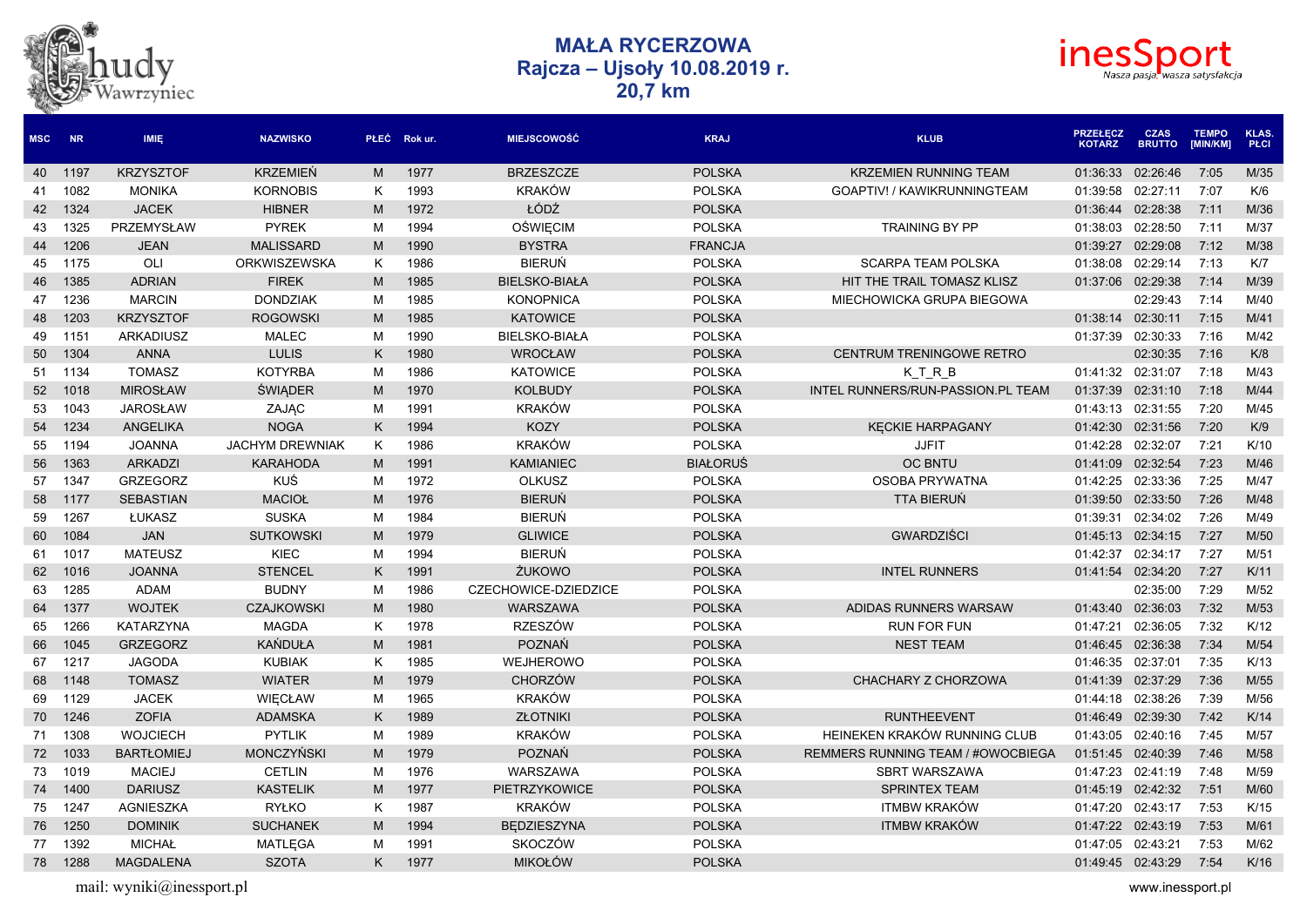



| <b>MSC</b>       | <b>NR</b> | <b>IMIE</b>       | <b>NAZWISKO</b>    |   | PŁEĆ Rokur. | <b>MIEJSCOWOŚĆ</b>          | <b>KRAJ</b>       | <b>KLUB</b>                        | <b>PRZEŁĘCZ</b><br><b>KOTARZ</b> | <b>CZAS</b><br><b>BRUTTO</b> | <b>TEMPO</b><br>[MIN/KM] | <b>KLAS.</b><br>PŁCI |
|------------------|-----------|-------------------|--------------------|---|-------------|-----------------------------|-------------------|------------------------------------|----------------------------------|------------------------------|--------------------------|----------------------|
| 79               | 1198      | <b>SZYMON</b>     | <b>NAWROCKI</b>    | M | 1974        | <b>MIKOŁÓW</b>              | <b>POLSKA</b>     |                                    | 01:48:30                         | 02:43:29                     | 7:54                     | M/63                 |
| 80               | 1305      | <b>JAN</b>        | <b>ZBORUCKI</b>    | M | 1983        | <b>KRAKOW</b>               | <b>POLSKA</b>     |                                    | 01:47:16                         | 02:44:24                     | 7:57                     | M/64                 |
| 81               | 1272      | <b>MARCIN</b>     | <b>JANIK</b>       | M | 1975        | PRZYBĘDZA                   | <b>POLSKA</b>     | WORST EPIDEMICS TRAIL RUNNING TEAM | 01:46:54                         | 02:44:28                     | 7:57                     | M/65                 |
| 82               | 1365      | <b>PIOTR</b>      | <b>JASTRZEBSKI</b> | M | 1988        | <b>ZABRZE</b>               | <b>POLSKA</b>     | <b>SOCIOS SILESIA</b>              | 01:43:28                         | 02:44:32                     | 7:57                     | M/66                 |
| 83               | 1118      | <b>KORNEL</b>     | <b>MILBRANT</b>    | M | 1983        | RUDA ŚLĄSKA                 | <b>POLSKA</b>     | <b>ADS MASNA</b>                   | 01:46:59                         | 02:44:34                     | 7:57                     | M/67                 |
| 84               | 1286      | <b>PAWEŁ</b>      | <b>BOJDYS</b>      | M | 1991        | <b>BIELSKO-BIAŁA</b>        | <b>POLSKA</b>     |                                    | 01:51:08                         | 02:44:51                     | 7:58                     | M/68                 |
| 85               | 1323      | <b>JOANNA</b>     | <b>DZIADOWIEC</b>  | K | 1992        | <b>TYCHY</b>                | <b>POLSKA</b>     |                                    | 01:49:15                         | 02:45:06                     | 7:59                     | K/17                 |
| 86               | 1398      | <b>IWONA</b>      | <b>FIREK</b>       | K | 1985        | <b>BIELSKO-BIAŁA</b>        | <b>POLSKA</b>     | HIT THE TRAIL TOMASZ KLISZ         | 01:50:06                         | 02:45:33                     | 8:00                     | K/18                 |
| 87               | 1028      | MAŁGORZATA        | <b>PLEBAN</b>      | K | 1992        | <b>GŁOSKÓW</b>              | <b>POLSKA</b>     |                                    | 01:50:55                         | 02:45:56                     | 8:01                     | K/19                 |
| 88               | 1207      | <b>TOMASZ</b>     | <b>KANDZIORA</b>   | M | 1994        | RUDA ŚLĄSKA                 | <b>POLSKA</b>     |                                    | 01:46:31                         | 02:45:56                     | 8:01                     | M/69                 |
| 89               | 1113      | <b>ROBERT</b>     | <b>WIENER</b>      | M | 1970        | LEŚNICA                     | <b>POLSKA</b>     | <b>MULTIFIT</b>                    | 01:50:52                         | 02:46:16                     | 8:02                     | M/70                 |
| 90               | 1261      | <b>JAKUB</b>      | <b>IDZIAK</b>      | M | 1995        | POZNAŃ                      | <b>POLSKA</b>     |                                    | 01:52:04                         | 02:46:24                     | 8:02                     | M/71                 |
| 91               | 1193      | <b>MATEUSZ</b>    | <b>MATRAS</b>      | M | 1989        | <b>JAWORZNO</b>             | <b>POLSKA</b>     |                                    | 01:46:55                         | 02:46:41                     | 8:03                     | M/72                 |
| 92               | 1208      | <b>MATEUSZ</b>    | <b>MASTALERZ</b>   | M | 1994        | <b>KATOWICE</b>             | <b>POLSKA</b>     |                                    | 01:46:47                         | 02:46:45                     | 8:03                     | M/73                 |
| 93               | 1227      | <b>BARTŁOMIEJ</b> | <b>MURYN</b>       | M | 1973        | <b>KRAKÓW</b>               | <b>POLSKA</b>     | <b>SBG PODBIEG</b>                 | 01:49:58                         | 02:46:48                     | 8:03                     | M/74                 |
| 94               | 1391      | <b>ANNA</b>       | <b>JABLONKA</b>    | K | 1983        | <b>CZESTOCHOWA</b>          | <b>POLSKA</b>     |                                    | 01:48:55                         | 02:47:20                     | 8:05                     | K/20                 |
| 95               | 1295      | <b>ADRIAN</b>     | <b>WOŹNICA</b>     | M | 1987        | WOŹNIKI                     | <b>POLSKA</b>     | <b>GRUPA NOMAX</b>                 | 01:52:01                         | 02:47:42                     | 8:06                     | M/75                 |
| 96               | 1262      | <b>KAROL</b>      | <b>KRAWCZYK</b>    | M | 1986        | <b>JAWORZNO</b>             | <b>POLSKA</b>     |                                    | 01:45:14                         | 02:49:04                     | 8:10                     | M/76                 |
| 97               | 1032      | <b>TOMASZ</b>     | <b>KLAJNERT</b>    | M | 1982        | <b>CHEŁM</b>                | <b>POLSKA</b>     | 8 BALL CROSS GYM CHEŁM             | 01:49:07                         | 02:49:09                     | 8:10                     | M/77                 |
| 98               | 1339      | <b>GRZEGORZ</b>   | <b>GÓRAK</b>       | M | 1975        | <b>KRAKÓW</b>               | <b>POLSKA</b>     | BIEGAM BO LUBIE WYZWANIA           | 01:50:22                         | 02:49:13                     | 8:10                     | M/78                 |
| 99               | 1189      | <b>KRZYSZTOF</b>  | <b>SMOLIŃSKI</b>   | M | 1978        | WARSZAWA                    | <b>POLSKA</b>     | 1978                               | 01:53:18                         | 02:49:13                     | 8:10                     | M/79                 |
| 100 <sub>1</sub> | 1051      | <b>ŻENIA</b>      | <b>DOROKHOVA</b>   | K | 1993        | WARSZAWA                    | <b>POLSKA</b>     |                                    | 01:50:48                         | 02:49:14                     | 8:11                     | K/21                 |
| 101              | 1361      | <b>WIOLETTA</b>   | <b>NIZAR</b>       | K | 1974        | <b>TARNOWSKIE GÓRY</b>      | <b>POLSKA</b>     | <b>CSC ADVETURE ACADEMY</b>        | 01:54:05                         | 02:49:51                     | 8:12                     | K/22                 |
| 102 <sub>2</sub> | 1343      | <b>CHRIS</b>      | <b>HANLEY</b>      | M | 1974        | <b>BIG PINE KEY</b>         | STANY ZJEDNOCZONE |                                    | 01:49:40                         | 02:49:52                     | 8:12                     | M/80                 |
| 103              | 1381      | <b>KAROL</b>      | <b>KALETA</b>      | M | 1980        | <b>TYCHY</b>                | <b>POLSKA</b>     | <b>40 LATEK TYCHY</b>              | 01:49:32                         | 02:50:42                     | 8:15                     | M/81                 |
| 104              | 1336      | <b>DOROTA</b>     | <b>JONKISZ</b>     | K | 1966        | <b>CZECHOWICE DZIEDZICE</b> | <b>POLSKA</b>     | <b>RYTM</b>                        | 01:49:34                         | 02:50:56                     | 8:15                     | K/23                 |
| 105              | 1350      | <b>ROBERT</b>     | <b>SOCHA</b>       | M | 1976        | <b>BIELSKO-BIAŁA</b>        | <b>POLSKA</b>     | 1976                               | 01:49:03                         | 02:51:07                     | 8:16                     | M/82                 |
| 106              | 1259      | <b>WOJTEK</b>     | <b>NOWOTARSKI</b>  | M | 1981        | <b>JAWORZNO</b>             | <b>POLSKA</b>     |                                    | 01:51:57                         | 02:51:23                     | 8:17                     | M/83                 |
| 107              | 1046      | ŁUKASZ            | <b>RÓŻAŃSKI</b>    | M | 1983        | ŁÓDŹ                        | <b>POLSKA</b>     |                                    | 01:57:15                         | 02:52:15                     | 8:19                     | M/84                 |
| 108              | 1166      | <b>MONIKA</b>     | <b>BOGACZ</b>      | K | 1988        | RUDA ŚLĄSKA                 | <b>POLSKA</b>     | <b>ADS MASNA</b>                   | 01:55:26                         | 02:52:27                     | 8:20                     | K/24                 |
| 109              | 1094      | LESŁAW            | <b>GAWLINA</b>     | M | 1967        | RUDA ŚLĄSKA                 | <b>POLSKA</b>     | <b>ADS MASNA</b>                   | 01:55:34                         | 02:53:10                     | 8:22                     | M/85                 |
| 110              | 1399      | <b>ADRIAN</b>     | <b>PYSZKA</b>      | M | 1974        | <b>ZABRZE</b>               | <b>POLSKA</b>     |                                    | 01:51:09                         | 02:53:12                     | 8:22                     | M/86                 |
| 111              | 1181      | <b>URSZULA</b>    | <b>BOBEL</b>       | K | 1983        | <b>GOLENIÓW</b>             | <b>POLSKA</b>     | ZABIEGANI GOLENIÓW                 | 01:55:09                         | 02:53:19                     | 8:22                     | K/25                 |
| 112              | 1182      | <b>KATARZYNA</b>  | <b>CHWISTEK</b>    | K | 1980        | <b>ZABRZE</b>               | <b>POLSKA</b>     |                                    |                                  | 02:53:40                     | 8:23                     | K/26                 |
| 113              | 1122      | <b>FILIP</b>      | <b>MAKARA</b>      | M | 1979        | <b>CHEŁM</b>                | <b>POLSKA</b>     | <b>CHEŁM BIEGA</b>                 | 01:51:03                         | 02:54:11                     | 8:25                     | M/87                 |
| 114              | 1245      | <b>MICHAŁ</b>     | <b>BINIECKI</b>    | M | 1974        | <b>CHORZÓW</b>              | <b>POLSKA</b>     | <b>EMBORDJU TEAM</b>               | 01:54:01                         | 02:54:38                     | 8:26                     | M/88                 |
| 115              | 1357      | <b>ALDONA</b>     | <b>MIKA</b>        | K | 1975        | NOWY SĄCZ                   | <b>POLSKA</b>     | AKADEMIA BOSEGO WIRUSA             | 01:53:06                         | 02:54:55                     | 8:27                     | K/27                 |
| 116              | 1012      | <b>MICHAŁ</b>     | <b>KOWALSKI</b>    | M | 1988        | <b>BIELSKO - BIAŁA</b>      | <b>POLSKA</b>     |                                    | 01:56:12                         | 02:55:32                     | 8:29                     | M/89                 |
| 117              | 1210      | ANDRZEJ           | <b>KUBIAK</b>      | м | 1950        | <b>RUMIA</b>                | <b>POLSKA</b>     |                                    | 01:55:24                         | 02:55:47                     | 8:30                     | M/90                 |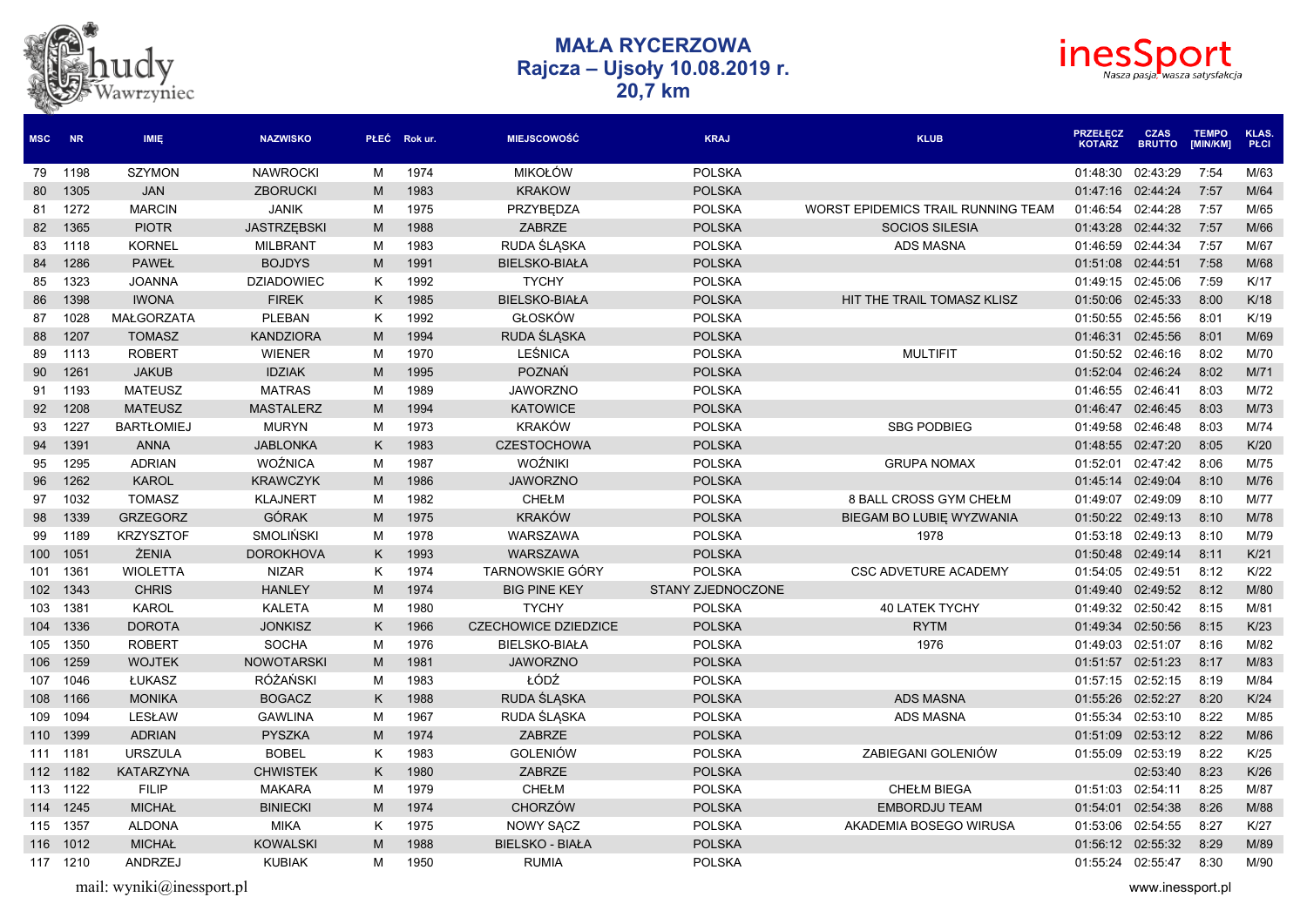



| <b>MSC</b> | <b>NR</b> | <b>IMIE</b>       | <b>NAZWISKO</b>   |   | PŁEĆ Rokur. | <b>MIEJSCOWOŚĆ</b>            | <b>KRAJ</b>            | <b>KLUB</b>                 | <b>PRZEŁĘCZ</b><br><b>KOTARZ</b> | <b>CZAS</b><br><b>BRUTTO</b> | <b>TEMPO</b><br>[MIN/KM] | <b>KLAS.</b><br><b>PŁCI</b> |
|------------|-----------|-------------------|-------------------|---|-------------|-------------------------------|------------------------|-----------------------------|----------------------------------|------------------------------|--------------------------|-----------------------------|
|            | 118 1074  | <b>MACIEJ</b>     | <b>MAZURCZAK</b>  | M | 1971        | <b>POZNAŃ</b>                 | <b>POLSKA</b>          | UKS CITYZEN /BE3            | 01:49:23                         | 02:56:20                     | 8:31                     | M/91                        |
| 119        | 1023      | <b>MARCIN</b>     | <b>TRZOPEK</b>    | M | 1992        | <b>UJSOŁY</b>                 | <b>POLSKA</b>          | <b>IRON TEAM UJSOŁY</b>     | 01:57:07                         | 02:57:02                     | 8:33                     | M/92                        |
| 120        | 1031      | <b>TOMASZ</b>     | <b>SIPIERA</b>    | M | 1972        | <b>GIEBUŁTÓW</b>              | <b>POLSKA</b>          |                             | 01:52:44                         | 02:57:04                     | 8:33                     | M/93                        |
| 121        | 1161      | <b>DARIUSZ</b>    | <b>SADZIK</b>     | M | 1987        | <b>KRAKÓW</b>                 | <b>POLSKA</b>          | <b>GRUPALUKTRANS.PL</b>     | 01:56:03                         | 02:57:06                     | 8:33                     | M/94                        |
| 122        | 1243      | <b>KAMILA</b>     | <b>LACHERA</b>    | K | 1981        | <b>KATOWICE</b>               | <b>POLSKA</b>          | W POGONI ZA DUCHEM          | 01:59:26                         | 02:57:37                     | 8:35                     | K/28                        |
| 123        | 1384      | <b>MAREK</b>      | <b>FRANKE</b>     | M | 1962        | <b>KATOWICE</b>               | <b>POLSKA</b>          |                             | 01:58:10                         | 02:57:39                     | 8:35                     | M/95                        |
|            | 124 1249  | <b>MARIUSZ</b>    | <b>MAGDZIORZ</b>  | M | 1972        | <b>MYSŁOWICE</b>              | <b>POLSKA</b>          |                             | 01:57:55                         | 02:58:46                     | 8:38                     | M/96                        |
|            | 125 1132  | <b>ARTUR</b>      | <b>OLSZEWSKI</b>  | м | 1984        | DĄBROWA GÓRNICZA              | <b>POLSKA</b>          | PARKRUN KATOWICE            | 01:54:09                         | 02:59:10                     | 8:39                     | M/97                        |
|            | 126 1374  | <b>TADEUSZ</b>    | <b>KACPROWSKI</b> | M | 1951        | WARSZAWA                      | <b>POLSKA</b>          |                             | 01:57:21                         | 02:59:41                     | 8:41                     | M/98                        |
| 127        | 1271      | PŁÓCIENNICZAK     | <b>JAKUB</b>      | м | 1976        | WARSZAWA                      | <b>POLSKA</b>          | <b>DREAM RUN</b>            | 01:54:13                         | 02:59:46                     | 8:41                     | M/99                        |
| 128        | 1379      | <b>FILIP</b>      | <b>KOZAK</b>      | M | 1973        | <b>KŁOBUCK</b>                | <b>POLSKA</b>          | <b>NGB KŁOBUCK</b>          | 01:56:24                         | 03:00:37                     | 8:44                     | M/100                       |
| 129        | 1130      | <b>KAZEK</b>      | <b>KWASEK</b>     | M | 1978        | <b>BIBICE</b>                 | <b>POLSKA</b>          | ESKADRA KRAKÓW              | 01:56:10                         | 03:01:58                     | 8:47                     | M/101                       |
| 130        | 1008      | <b>GRZEGORZ</b>   | <b>PASTWA</b>     | M | 1971        | <b>JASIENICA</b>              | <b>POLSKA</b>          | <b>GOPR GRUPA BESKIDZKA</b> | 01:57:31                         | 03:02:19                     | 8:48                     | M/102                       |
| 131        | 1329      | <b>ANDY</b>       | <b>QUINN</b>      | M | 1981        | <b>GDYNIA</b>                 | <b>POLSKA</b>          |                             | 02:02:40                         | 03:02:21                     | 8:49                     | M/103                       |
|            | 132 1367  | <b>NORBERT</b>    | <b>PAJAK</b>      | M | 1977        | PALESTYNA O/GLINNIK           | <b>POLSKA</b>          | MIŁOŚĆ                      | 02:03:54                         | 03:02:46                     | 8:50                     | M/104                       |
| 133        | 1370      | <b>TOMASZ</b>     | <b>KONARSKI</b>   | M | 1984        | WARSZAWA                      | <b>POLSKA</b>          | POWER TRAINING              | 02:01:01                         | 03:03:14                     | 8:51                     | M/105                       |
| 134        | 1356      | <b>MACIEJ</b>     | <b>SZUL</b>       | M | 1987        | <b>KATOWICE</b>               | <b>POLSKA</b>          |                             | 01:58:31                         | 03:04:22                     | 8:54                     | M/106                       |
| 135        | 1098      | ADAM              | <b>OLSZEWSKI</b>  | M | 1980        | WARSZAWA                      | <b>POLSKA</b>          | <b>SBRT</b>                 | 01:59:27                         | 03:06:15                     | 9:00                     | M/107                       |
| 136        | 1065      | <b>PIOTR</b>      | <b>GAWEŁEK</b>    | M | 1990        | <b>TYLICZ</b>                 | <b>POLSKA</b>          |                             | 02:00:35                         | 03:06:35                     | 9:01                     | M/108                       |
|            | 137 1111  | <b>PAWEŁ</b>      | <b>KRZYSTAŁA</b>  | M | 1999        | <b>CZERWIONKA</b>             | <b>POLSKA</b>          |                             | 02:04:48                         | 03:06:54                     | 9:02                     | M/109                       |
|            | 138 1104  | <b>ALICJA</b>     | <b>MALIK</b>      | K | 1999        | <b>BEŁK</b>                   | <b>POLSKA</b>          |                             | 02:05:05                         | 03:06:54                     | 9:02                     | K/29                        |
|            | 139 1131  | <b>DOMINIK</b>    | <b>FLORYS</b>     | M | 1988        | OSTROWIEC ŚWIĘTOKRZYSKI       | <b>POLSKA</b>          | <b>MORSKI KOŃ</b>           | 01:40:40                         | 03:07:23                     | 9:03                     | M/110                       |
| 140        | 1139      | <b>EDYTA</b>      | SZCZĘSNA          | K | 1987        | <b>CZECHOWICE - DZIEDZICE</b> | <b>POLSKA</b>          | RYTM CZECHOWICE - DZIEDZICE | 02:03:20                         | 03:07:46                     | 9:04                     | K/30                        |
| 141        | 1105      | <b>RAFAŁ</b>      | <b>SZYMSKI</b>    | M | 1979        | <b>RADZIONKÓW</b>             | <b>POLSKA</b>          | <b>CIDRY LOTAJOM</b>        | 02:03:41                         | 03:07:59                     | 9:05                     | M/111                       |
| 142        | 1369      | <b>ANDRZEJ</b>    | <b>DREWNIAK</b>   | M | 1959        | <b>RACIBÓRZ</b>               | <b>POLSKA</b>          | <b>ZAJAZD MALIBU</b>        | 01:58:42                         | 03:08:24                     | 9:06                     | M/112                       |
| 143        | 1225      | <b>DAMIAN</b>     | <b>RATAJCZAK</b>  | M | 1979        | <b>LEICESTER</b>              | <b>WIELKA BRYTANIA</b> |                             | 01:57:34                         | 03:08:39                     | 9:07                     | M/113                       |
| 144        | 1351      | <b>MARIAN</b>     | <b>SOCHA</b>      | M | 1953        | <b>BIELSKO-BIAŁA</b>          | <b>POLSKA</b>          |                             | 02:04:05                         | 03:08:48                     | 9:07                     | M/114                       |
| 145        | 1307      | <b>LESZEK</b>     | <b>FILIKS</b>     | M | 1978        | ŁODYGOWICE                    | <b>POLSKA</b>          |                             | 02:09:57                         | 03:09:37                     | 9:10                     | M/115                       |
| 146        | 1300      | <b>MAŁGORZATA</b> | <b>KRUSZEK</b>    | K | 1988        | <b>KATOWICE</b>               | <b>POLSKA</b>          | <b>PRZEKOTTERS</b>          | 02:08:55                         | 03:09:59                     | 9:11                     | K/31                        |
| 147        | 1274      | <b>BARTOSZ</b>    | MIŚ               | м | 1982        | SOSNOWIEC                     | <b>POLSKA</b>          |                             | 01:58:06                         | 03:10:21                     | 9:12                     | M/116                       |
| 148        | 1165      | <b>GRZEGORZ</b>   | <b>GAWEŁEK</b>    | M | 1985        | <b>BRZESZCZE</b>              | <b>POLSKA</b>          |                             | 02:00:47                         | 03:10:25                     | 9:12                     | M/117                       |
| 149        | 1021      | <b>MARIUSZ</b>    | <b>BAKUN</b>      | M | 1972        | <b>CHEŁM</b>                  | <b>POLSKA</b>          | <b>CHEŁM BIEGA</b>          | 02:01:06                         | 03:10:32                     | 9:12                     | M/118                       |
| 150        | 1360      | <b>WOJCIECH</b>   | <b>KRAMZA</b>     | M | 1971        | <b>KATOWICE</b>               | <b>POLSKA</b>          | <b>MMWK</b>                 | 01:58:26                         | 03:11:06                     | 9:14                     | M/119                       |
| 151        | 1157      | <b>GABRIELA</b>   | <b>HARATYK</b>    | K | 1983        | JASTRZĘBIE-ZDRÓJ              | <b>POLSKA</b>          |                             | 02:09:26                         | 03:11:15                     | 9:14                     | K/32                        |
| 152        | 1293      | <b>PAWEŁ</b>      | <b>BAŻAN</b>      | M | 1997        | GODÓW                         | <b>POLSKA</b>          |                             | 01:57:58                         | 03:11:19                     | 9:15                     | M/120                       |
| 153        | 1232      | DANIEL            | ŚWIDERSKI         | M | 1982        | DĄBROWA GÓRNICZA              | <b>POLSKA</b>          |                             | 02:04:54                         | 03:11:37                     | 9:15                     | M/121                       |
| 154        | 1302      | <b>FRYDERYK</b>   | <b>WOJDAS</b>     | M | 1972        | WARSZAWA                      | <b>POLSKA</b>          |                             | 02:05:44                         | 03:12:03                     | 9:17                     | M/122                       |
| 155        | 1387      | KAJETAN           | <b>AUGUST</b>     | м | 1993        | CZELADŻ                       | <b>POLSKA</b>          |                             | 02:02:38                         | 03:12:29                     | 9:18                     | M/123                       |
|            | 156 1178  | <b>ŁUKASZ</b>     | <b>KAMINSKI</b>   | M | 1981        | <b>MAŁE RUDY</b>              | <b>POLSKA</b>          |                             | 02:04:46                         | 03:12:57                     | 9:19                     | M/124                       |

mail: wyniki@inessport.pl www.inessport.pl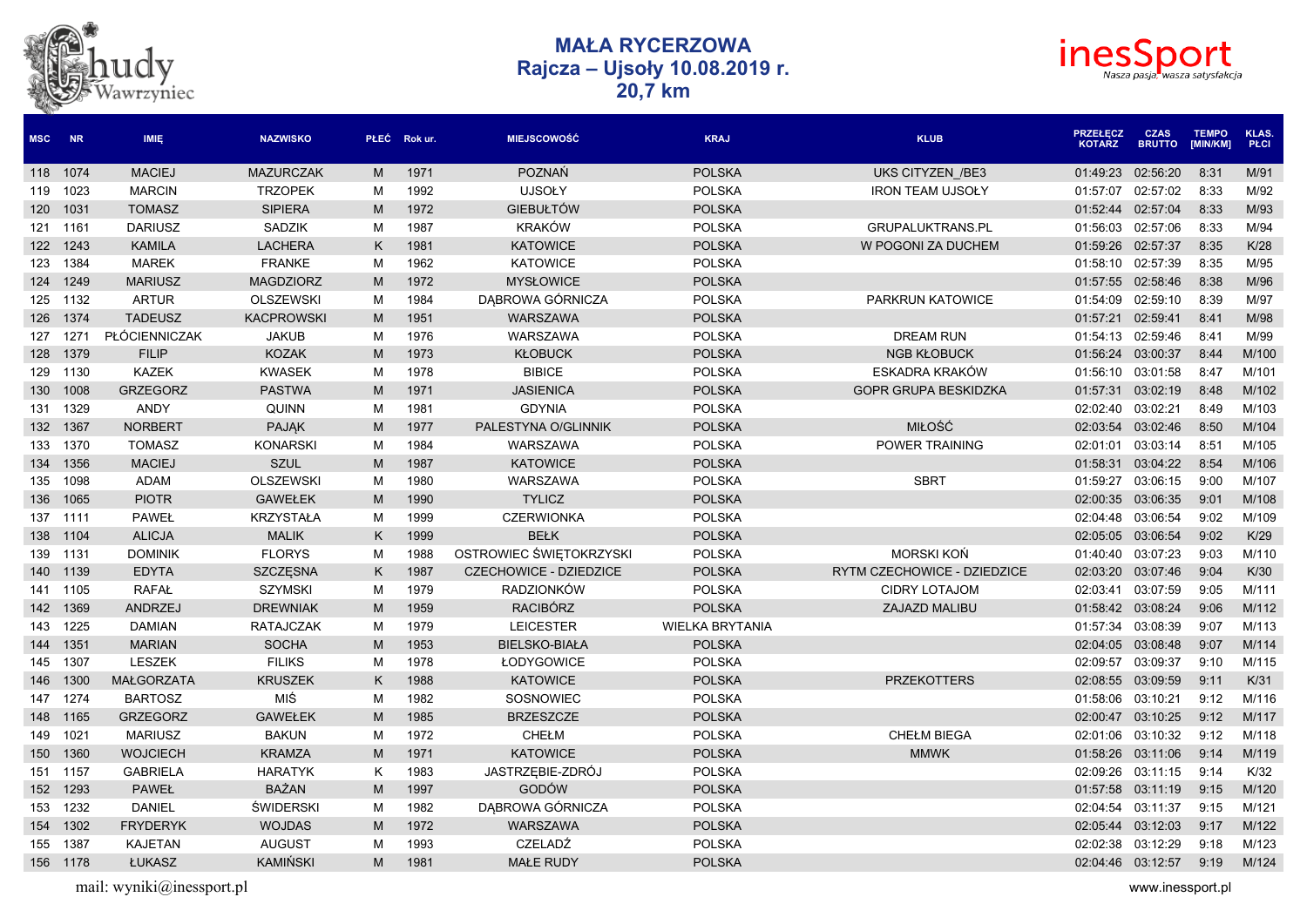



| <b>MSC</b> | <b>NR</b> | <b>IMIE</b>       | <b>NAZWISKO</b>          |   | PŁEĆ Rok ur. | <b>MIEJSCOWOŚĆ</b>   | <b>KRAJ</b>   | <b>KLUB</b>                       | <b>PRZEŁECZ</b><br><b>KOTARZ</b> | <b>CZAS</b><br><b>BRUTTO</b> | <b>TEMPO</b><br>[MIN/KM] | <b>KLAS</b><br>PŁCI |
|------------|-----------|-------------------|--------------------------|---|--------------|----------------------|---------------|-----------------------------------|----------------------------------|------------------------------|--------------------------|---------------------|
|            | 157 1011  | <b>KAMIL</b>      | <b>HEJNA</b>             | M | 1983         | <b>BYDGOSZCZ</b>     | <b>POLSKA</b> | <b>OCOCHODZIWBIEGU</b>            | 02:04:45                         | 03:13:00                     | 9:19                     | M/125               |
|            | 158 1062  | <b>TOMASZ</b>     | <b>WOJCIECHOWSKI</b>     | M | 1978         | <b>GOSTYN</b>        | <b>POLSKA</b> | <b>VIKING TREINING CENTER</b>     | 02:04:40                         | 03:13:08                     | 9:20                     | M/126               |
| 159        | 1269      | <b>MATEUSZ</b>    | <b>JAGODA</b>            | M | 1996         | SIEMIANOWICE ŚLĄSKIE | <b>POLSKA</b> | <b>FUCHS OIL TEAM</b>             | 02:09:55                         | 03:13:27                     | 9:21                     | M/127               |
|            | 160 1204  | <b>JACEK</b>      | <b>RADOSZ</b>            | M | 1986         | <b>KATOWICE</b>      | <b>POLSKA</b> |                                   | 02:04:56                         | 03:13:39                     | 9:21                     | M/128               |
| 161        | 1041      | <b>MARIUSZ</b>    | <b>KASTELIK</b>          | M | 1981         | <b>OŚWIĘCIM</b>      | <b>POLSKA</b> | 1981                              | 02:11:09                         | 03:13:51                     | 9:22                     | M/129               |
| 162        | 1089      | <b>KRZYSIEK</b>   | <b>POPŁAWSKI</b>         | M | 1972         | <b>WARSZAWA</b>      | <b>POLSKA</b> | <b>REEBOK RUN CREW</b>            | 02:05:06                         | 03:13:54                     | 9:22                     | M/130               |
| 163        | 1239      | PAULINA           | <b>BARAN</b>             | K | 1982         | <b>BEBLO</b>         | <b>POLSKA</b> | ORZEŁ BĘBŁO                       | 02:09:21                         | 03:14:21                     | 9:23                     | K/33                |
| 164        | 1022      | <b>JOLANTA</b>    | <b>BAKUN</b>             | K | 1975         | <b>CHEŁM</b>         | <b>POLSKA</b> | <b>CHEŁM BIEGA</b>                | 02:08:03                         | 03:14:24                     | 9:23                     | K/34                |
| 165        | 1248      | <b>RAFAŁ</b>      | RAWICZ-GROTOWSKI         | M | 1969         | RUDA ŚLĄSKA          | <b>POLSKA</b> |                                   | 02:02:00                         | 03:14:27                     | 9:24                     | M/131               |
| 166        | 1260      | <b>RADKA</b>      | <b>ŚLĘCZKA</b>           | K | 1980         | <b>JAWORZNO</b>      | <b>POLSKA</b> |                                   | 02:10:02                         | 03:14:46                     | 9:25                     | K/35                |
| 167        | 1371      | <b>SŁAWOMIR</b>   | <b>JAROSZEWICZ</b>       | M | 1966         | <b>RACIBÓRZ</b>      | <b>POLSKA</b> | KLUB BIEGAM BO LUBIE RACIBÓRZ     | 02:05:39                         | 03:15:15                     | 9:26                     | M/132               |
|            | 168 1195  | <b>JUDYTA</b>     | <b>SOBÓTKO</b>           | K | 1993         | <b>POZNAŃ</b>        | <b>POLSKA</b> |                                   | 02:11:05                         | 03:15:37                     | 9:27                     | K/36                |
|            | 169 1373  | <b>KRZYSZTOF</b>  | <b>CHECINSKI</b>         | M | 1984         | ŁODYGOWICE           | <b>POLSKA</b> |                                   | 02:09:24                         | 03:16:19                     | 9:29                     | M/133               |
|            | 170 1291  | <b>DARIUSZ</b>    | <b>FRAC</b>              | M | 1974         | <b>GLIWICE</b>       | <b>POLSKA</b> | NIGHT RUNNERS GLIWICE             | 02:16:12 03:17:45                |                              | 9:33                     | M/134               |
| 171        | 1230      | <b>MAREK</b>      | <b>WIERZBICKI</b>        | M | 1986         | <b>WARSZAWA</b>      | <b>POLSKA</b> | AKADEMIA KETTLEBELLS WARSZAWA     | 02:08:54                         | 03:17:55                     | 9:34                     | M/135               |
| 172        | 1055      | <b>MARIUSZ</b>    | <b>PANCERZ</b>           | M | 1979         | <b>BIELSKO-BIAŁA</b> | <b>POLSKA</b> |                                   | 02:08:37                         | 03:18:12                     | 9:34                     | M/136               |
| 173        | 1378      | <b>JANUSZ</b>     | PRZYŁUDZKI               | M | 1952         | <b>MIKOŁÓW</b>       | <b>POLSKA</b> |                                   | 02:10:46                         | 03:18:16                     | 9:35                     | M/137               |
| 174        | 1389      | <b>WITOLD</b>     | <b>PODSADECKI</b>        | M | 1970         | <b>CIECINA</b>       | <b>POLSKA</b> | <b>RYSIANKA TEAM</b>              | 02:08:19                         | 03:18:25                     | 9:35                     | M/138               |
|            | 175 1235  | <b>PIOTR</b>      | SZYMAŃSKI                | M | 1992         | KOŚCIAN              | <b>POLSKA</b> |                                   | 02:04:10                         | 03:18:26                     | 9:35                     | M/139               |
|            | 176 1152  | <b>ANNA</b>       | LORENZ                   | K | 1980         | <b>WIELICZKA</b>     | <b>POLSKA</b> | #ADAMCZERWINSKITEAM               |                                  | 02:09:34 03:19:02            | 9:37                     | K/37                |
| 177        | 1169      | <b>KINGA</b>      | <b>KRYSIAK</b>           | K | 1992         | KOŹMIN WIELKOPOLSKI  | <b>POLSKA</b> |                                   | 02:10:18                         | 03:20:02                     | 9:40                     | K/38                |
| 178        | 1251      | <b>KRZYSZTOF</b>  | <b>MAZUREK</b>           | M | 1995         | WARSZAWA             | <b>POLSKA</b> | <b>SKPB WARSZAWA</b>              | 02:11:05                         | 03:20:04                     | 9:40                     | M/140               |
| 179        | 1143      | <b>PAWEŁ</b>      | <b>WIESIOŁEK</b>         | M | 1981         | <b>KATOWICE</b>      | <b>POLSKA</b> | <b>BAGNO</b>                      | 02:15:18                         | 03:20:20                     | 9:41                     | M/141               |
| 180        | 1058      | <b>AREK</b>       | <b>MELZER</b>            | M | 1973         | <b>RUMIA</b>         | <b>POLSKA</b> |                                   | 02:11:37                         | 03:20:30                     | 9:41                     | M/142               |
| 181        | 1057      | <b>HANNA</b>      | SUPERNAT-MELZER          | K | 1968         | <b>RUMIA</b>         | <b>POLSKA</b> |                                   | 02:11:37                         | 03:20:31                     | 9:41                     | K/39                |
|            | 182 1223  | <b>KAROLINA</b>   | ZIELIŃSKA                | K | 1984         | WARSZAWA             | <b>POLSKA</b> | <b>KOCIAMBURY</b>                 | 02:12:13                         | 03:20:38                     | 9:42                     | K/40                |
| 183        | 1222      | <b>JAN</b>        | <b>ZIELIŃSKI</b>         | M | 1983         | WARSZAWA             | <b>POLSKA</b> | <b>KOCIAMBURY</b>                 | 02:12:13                         | 03:20:38                     | 9:42                     | M/143               |
| 184        | 1138      | <b>GRZEGORZ</b>   | <b>HARATYK</b>           | M | 1983         | JASTRZĘBIE-ZDRÓJ     | <b>POLSKA</b> | KLUB BIEGACZA FARTLEK             | 02:09:42                         | 03:20:55                     | 9:42                     | M/144               |
| 185        | 1228      | <b>MAŁGORZATA</b> | <b>WOJCIECHOWSKA</b>     | K | 1978         | <b>GOSTYN</b>        | <b>POLSKA</b> | <b>VIKING TRAINING CENTER</b>     | 02:13:55                         | 03:21:03                     | 9:43                     | K/41                |
|            | 186 1201  | <b>DAMIAN</b>     | <b>FUKOWSKI</b>          | M | 1982         | <b>WARSZAWA</b>      | <b>POLSKA</b> | <b>DREAM RUN</b>                  | 02:03:10                         | 03:21:31                     | 9:44                     | M/145               |
|            | 187 1133  | <b>KLAUDIA</b>    | PIĄTEK - OLSZEWSKA       | K | 1991         | DĄBROWA GÓRNICZA     | <b>POLSKA</b> | PARKRUN KATOWICE                  | 02:08:27                         | 03:22:17                     | 9:46                     | K/42                |
|            | 188 1382  | <b>AGNIESZKA</b>  | <b>KALETA</b>            | K | 1974         | <b>TYCHY</b>         | <b>POLSKA</b> | <b>40-LATEK TYCHY</b>             | 02:14:12 03:22:37                |                              | 9:47                     | K/43                |
| 189        | 1176      | <b>GRZEGORZ</b>   | <b>SŁODKIEWICZ</b>       | M | 1975         | <b>GLIWICE</b>       | <b>POLSKA</b> |                                   | 02:09:20                         | 03:22:43                     | 9:48                     | M/146               |
| 190        | 1306      | <b>BARBARA</b>    | <b>JURKIEWICZ-FILIKS</b> | K | 1978         | ŁODYGOWICE           | <b>POLSKA</b> |                                   | 02:11:48                         | 03:23:00                     | 9:48                     | K/44                |
| 191        | 1340      | <b>MARCIN</b>     | <b>MARSZALKOWSKI</b>     | M | 1984         | <b>GDANSK</b>        | <b>POLSKA</b> |                                   | 02:04:59                         | 03:23:17                     | 9:49                     | M/147               |
| 192        | 1358      | <b>MARIUSZ</b>    | <b>STARUCH</b>           | M | 1980         | <b>POZNAŃ</b>        | <b>POLSKA</b> | <b>BIEGAM BO LUBIE</b>            | 02:11:24                         | 03:23:33                     | 9:50                     | M/148               |
|            | 193 1242  | <b>JAN</b>        | <b>KAŁUSKI</b>           | M | 1983         | <b>KOZIEGŁOWY</b>    | <b>POLSKA</b> | <b>CZERWONAK BIEGA</b>            | 02:11:03                         | 03:23:40                     | 9:50                     | M/149               |
| 194        | 1040      | <b>MONIKA</b>     | <b>HABER</b>             | K | 1991         | <b>BYTOM</b>         | <b>POLSKA</b> | <b>SZTURM</b>                     | 02:12:42 03:24:04                |                              | 9:51                     | K/45                |
|            | 195 1085  | <b>ROMAN</b>      | <b>DEHMEL</b>            | M | 1951         | <b>POZNAŃ</b>        | <b>POLSKA</b> | <b>GOGGLE PRO ACTIVIE EYEWEAR</b> | 02:08:37 03:25:13                |                              | 9:55                     | M/150               |

hudy<br><sub>Wawrzyniec</sub>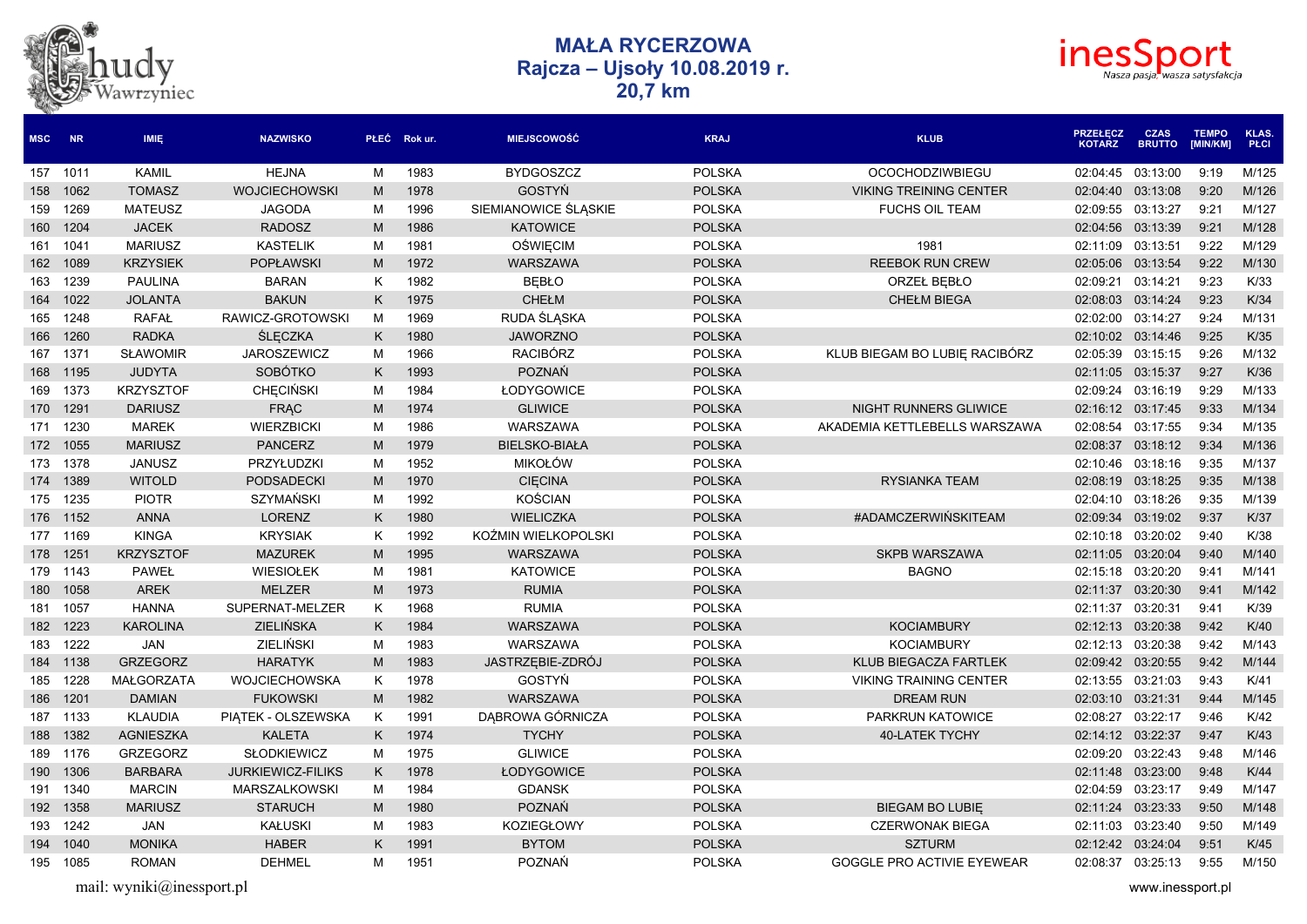



| <b>MSC</b> | <b>NR</b> | <b>IMIE</b>      | <b>NAZWISKO</b>     |    | PŁEĆ Rok ur. | <b>MIEJSCOWOŚĆ</b>      | <b>KRAJ</b>   | <b>KLUB</b>                      | <b>PRZEŁECZ</b><br><b>KOTARZ</b> | <b>CZAS</b><br><b>BRUTTO</b> | <b>TEMPO</b><br>[MIN/KM] | <b>KLAS.</b><br><b>PŁCI</b> |
|------------|-----------|------------------|---------------------|----|--------------|-------------------------|---------------|----------------------------------|----------------------------------|------------------------------|--------------------------|-----------------------------|
| 196        | 1200      | <b>DARIUSZ</b>   | <b>DZIWAK</b>       | M  | 1985         | <b>KATOWICE</b>         | <b>POLSKA</b> | <b>TIMOTHY</b>                   | 02:06:05                         | 03:25:22                     | 9:55                     | M/151                       |
| 197        | 1066      | <b>JACEK</b>     | <b>DOBRZYŃSKI</b>   | M  | 1987         | ŁÓDŹ                    | <b>POLSKA</b> |                                  | 02:13:38                         | 03:25:23                     | 9:55                     | M/152                       |
| 198        | 1149      | ANDRZEJ          | <b>GEBCZYK</b>      | M  | 1994         | <b>JEDLNIA LETNISKO</b> | <b>POLSKA</b> |                                  | 02:10:27                         | 03:25:48                     | 9:57                     | M/153                       |
| 199        | 1125      | ANGELIKA         | PIEKIELNA           | Κ  | 1989         | <b>CZASTARY</b>         | <b>POLSKA</b> |                                  | 02:16:44                         | 03:26:10                     | 9:58                     | K/46                        |
| 200        | 1283      | <b>KAROLINA</b>  | <b>RUDZIARCZYK</b>  | K  | 1996         | <b>ŚWIETOCHŁOWICE</b>   | <b>POLSKA</b> | <b>FUCHS OIL TEAM</b>            | 02:19:43                         | 03:26:11                     | 9:58                     | K/47                        |
| 201        | 1191      | <b>ELA</b>       | <b>PAWLUS</b>       | K  | 1991         | <b>BYSTRA</b>           | <b>CZECHY</b> |                                  | 02:15:20                         | 03:26:13                     | 9:58                     | K/48                        |
| 202        | 1255      | <b>MAREK</b>     | <b>ANDRZEJUK</b>    | M  | 1984         | <b>TYCHY</b>            | <b>POLSKA</b> |                                  | 02:08:50                         | 03:26:36                     | 9:59                     | M/154                       |
| 203        | 1327      | <b>MATEUSZ</b>   | <b>BIERNAT</b>      | М  | 1987         | <b>KATOWICE</b>         | <b>POLSKA</b> |                                  | 02:16:46                         | 03:27:08                     | 10:00                    | M/155                       |
| 204        | 1326      | <b>MAGDALENA</b> | <b>PERLAK</b>       | K. | 1990         | <b>KATOWICE</b>         | <b>POLSKA</b> |                                  | 02:16:45                         | 03:27:08                     | 10:00                    | K/49                        |
| 205        | 1156      | <b>KATARZYNA</b> | <b>KACZMAREK</b>    | Κ  | 1978         | WIELICZKA               | <b>POLSKA</b> |                                  | 02:19:01                         | 03:27:38                     | 10:02                    | K/50                        |
| 206        | 1334      | <b>SLAWOMIR</b>  | <b>GRZYBEK</b>      | M  | 1983         | <b>KATOWICE</b>         | <b>POLSKA</b> | <b>WOODRUN</b>                   | 02:15:25                         | 03:28:35                     | 10:05                    | M/156                       |
| 207        | 1095      | <b>IWONA</b>     | <b>GOZDALSKA</b>    | K  | 1985         | WARSZAWA                | <b>POLSKA</b> |                                  | 02:14:32                         | 03:28:50                     | 10:05                    | K/51                        |
| 208        | 1070      | <b>TOMASZ</b>    | <b>OPALIŃSKI</b>    | M  | 1967         | OSTRÓDA                 | <b>POLSKA</b> |                                  | 02:10:37                         | 03:29:17                     | 10:07                    | M/157                       |
| 209        | 1115      | <b>DAWID</b>     | <b>FIS</b>          | М  | 1982         | SIEMIANOWICE ŚLĄSKIE    | <b>POLSKA</b> |                                  | 02:11:02                         | 03:30:00                     | 10:09                    | M/158                       |
| 210 1137   |           | <b>WIOLETTA</b>  | <b>KANIA</b>        | K. | 1975         | <b>TRZEBINIA</b>        | <b>POLSKA</b> |                                  | 02:18:44                         | 03:30:14                     | 10:09                    | K/52                        |
| 211        | 1128      | <b>LILIANNA</b>  | MIŚ                 | Κ  | 1971         | <b>BYTOM</b>            | <b>POLSKA</b> | <b>SCS ADVENTURE ACADEMY</b>     | 02:21:23                         | 03:30:53                     | 10:11                    | K/53                        |
| 212        | 1080      | <b>BARBARA</b>   | <b>HAJDUK</b>       | K  | 1986         | <b>SOSNOWIEC</b>        | <b>POLSKA</b> | W POGONI ZA DUCHEM               | 02:22:05                         | 03:32:16                     | 10:15                    | K/54                        |
| 213        | 1219      | <b>NATALIA</b>   | <b>PUCIŁOWSKA</b>   | Κ  | 1987         | WARSZAWA                | <b>POLSKA</b> | CIAŁO I ZDROWO                   | 02:24:45                         | 03:33:16                     | 10:18                    | K/55                        |
| 214        | 1179      | <b>MAGDALENA</b> | <b>KAMIŃSKA</b>     | K  | 1984         | <b>MAŁE RUDY</b>        | <b>POLSKA</b> |                                  | 02:21:30                         | 03:33:50                     | 10:20                    | K/56                        |
| 215        | 1196      | <b>DOMINIKA</b>  | <b>GRABOWSKA</b>    | K. | 1993         | POZNAŃ                  | <b>POLSKA</b> | <b>MOC I SIŁA</b>                | 02:12:55                         | 03:33:51                     | 10:20                    | K/57                        |
| 216        | 1037      | <b>MONIKA</b>    | KREPACKA-GŁOWNIA    | K  | 1978         | <b>CHEŁM</b>            | <b>POLSKA</b> | <b>CHEŁM BIEGA</b>               | 02:18:28                         | 03:34:04                     | 10:20                    | K/58                        |
| 217        | 1102      | <b>KRZYSZTOF</b> | TATARZYŃSKI         | M  | 1983         | WARSZAWA                | <b>POLSKA</b> |                                  | 02:14:11                         | 03:34:55                     | 10:23                    | M/159                       |
| 218        | 1047      | <b>OLIWIA</b>    | <b>MARCINIAK</b>    | K  | 1995         | WARSZAWA                | <b>POLSKA</b> | <b>VEGE RUNNERS</b>              | 02:19:06                         | 03:35:19                     | 10:24                    | K/59                        |
| 219        | 1110      | <b>JOACHIM</b>   | IWASZCZYSZYN        | М  | 1994         | WROCŁAW                 | <b>POLSKA</b> |                                  | 02:12:20                         | 03:36:22                     | 10:27                    | M/160                       |
| 220        | 1039      | <b>MAGDA</b>     | GRABSKA-KOŚCIELNY   | K  | 1978         | ŻYWIEC                  | <b>POLSKA</b> | NOGI MNIE BOLĄ                   | 02:26:54                         | 03:36:29                     | 10:27                    | K/60                        |
| 221        | 1388      | <b>WOJCIECH</b>  | <b>KOSCIELNY</b>    | М  | 1978         | ŻYWIEC                  | <b>POLSKA</b> | NOGI MNIE BOLĄ                   | 02:26:52                         | 03:36:30                     | 10:28                    | M/161                       |
| 222        | 1035      | <b>DAWID</b>     | <b>RAUCHFLEISCH</b> | M  | 1981         | <b>BYTOM</b>            | <b>POLSKA</b> | DRUKARNIA SEKEKT - WWW.SELEKT.PL | 02:20:36                         | 03:37:30                     | 10:30                    | M/162                       |
| 223        | 1253      | <b>MICHAŁ</b>    | <b>GÓRSKI</b>       | M  | 1991         | <b>RACIBÓRZ</b>         | <b>POLSKA</b> |                                  | 01:55:06                         | 03:38:53                     | 10:34                    | M/163                       |
| 224        | 1212      | <b>EWA</b>       | <b>KULIGA</b>       | K  | 1978         | <b>KRAKÓW</b>           | <b>POLSKA</b> | EASYRUN RACIBÓRZ                 | 02:24:43                         | 03:39:24                     | 10:36                    | K/61                        |
| 225        | 1317      | <b>MARCIN</b>    | ZAPOROWSKI          | M  | 1982         | PIASECZNO               | <b>POLSKA</b> |                                  | 02:19:47                         | 03:39:47                     | 10:37                    | M/164                       |
| 226        | 1120      | <b>KATARZYNA</b> | <b>SUDOŁ</b>        | K  | 1984         | WARSZAWA                | <b>POLSKA</b> |                                  | 02:23:20                         | 03:39:50                     | 10:37                    | K/62                        |
| 227        | 1119      | <b>DAMIAN</b>    | <b>SUDOŁ</b>        | M  | 1988         | WARSZAWA                | <b>POLSKA</b> |                                  | 02:23:14                         | 03:39:51                     | 10:37                    | M/165                       |
| 228        | 1368      | <b>ANNA</b>      | <b>KOSIŃSKA</b>     | K  | 1980         | <b>MALBORK</b>          | <b>POLSKA</b> |                                  | 02:26:02                         | 03:40:31                     | 10:39                    | K/63                        |
| 229        | 1090      | <b>BEATA</b>     | <b>NOWICKA</b>      | Κ  | 1974         | NOWA WIEŚ MALBORSKA     | <b>POLSKA</b> | <b>BLUMARIANTEAM</b>             | 02:26:07                         | 03:40:31                     | 10:39                    | K/64                        |
| 230        | 1353      | <b>WIOLETA</b>   | <b>ZYCH</b>         | K  | 1973         | PRECZÓW                 | <b>POLSKA</b> | ZIMNOKRWIŚCI                     | 02:27:58                         | 03:43:10                     | 10:47                    | K/65                        |
| 231        | 1162      | <b>PAWEŁ</b>     | <b>KARPINSKI</b>    | M  | 1978         | <b>JACEWO</b>           | <b>POLSKA</b> | <b>OPENTEAM</b>                  | 02:36:26                         | 03:44:01                     | 10:49                    | M/166                       |
| 232        | 1276      | <b>MARCIN</b>    | <b>HAIDA</b>        | M  | 1978         | <b>ŚWIETOCHŁOWICE</b>   | <b>POLSKA</b> |                                  | 02:10:23                         | 03:44:11                     | 10:50                    | M/167                       |
| 233        | 1346      | <b>MONIKA</b>    | <b>SPYRKA</b>       | Κ  | 1991         | JASTRZEBIE ZDRÓJ        | <b>POLSKA</b> | KLUB BIEGACZA FARTLEK            | 02:28:29                         | 03:44:19                     | 10:50                    | K/66                        |
| 234        | 1163      | <b>SEBASTIAN</b> | <b>LUKAS</b>        | M  | 1997         | <b>OPOLE</b>            | <b>POLSKA</b> |                                  | 02:15:44                         | 03:44:22                     | 10:50                    | M/168                       |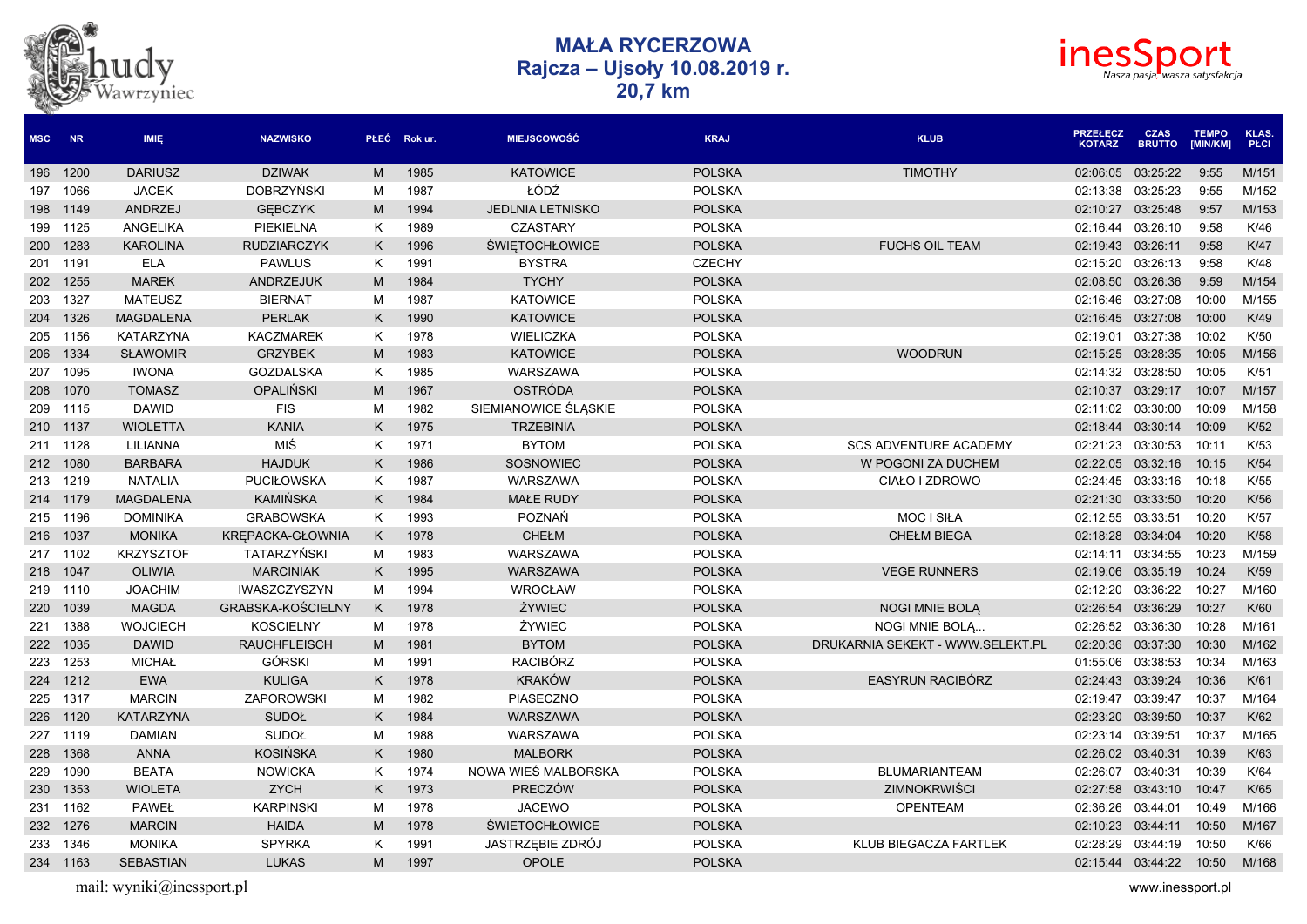



| <b>MSC</b> | <b>NR</b> | <b>IMIE</b>       | <b>NAZWISKO</b>     |   | PŁEĆ Rok ur. | <b>MIEJSCOWOŚĆ</b>          | <b>KRAJ</b>   | <b>KLUB</b>                        | <b>PRZEŁĘCZ</b><br><b>KOTARZ</b> | <b>CZAS</b><br><b>BRUTTO</b> | <b>TEMPO</b><br>[MIN/KM] | <b>KLAS.</b><br><b>PŁCI</b> |
|------------|-----------|-------------------|---------------------|---|--------------|-----------------------------|---------------|------------------------------------|----------------------------------|------------------------------|--------------------------|-----------------------------|
| 235        | 1390      | <b>MAREK</b>      | <b>WIEWIÓRKA</b>    | M | 1982         | WARSZAWA                    | <b>POLSKA</b> | <b>GETINDATA</b>                   | 02:20:13                         | 03:45:01                     | 10:52                    | M/169                       |
| 236        | 1173      | <b>MAŁGORZATA</b> | JACHACZ-ŁOPATA      | K | 1986         | <b>MIKOŁÓW</b>              | <b>POLSKA</b> | <b>GÓRSKA MAMA</b>                 | 02:27:47                         | 03:45:11                     | 10:53                    | K/67                        |
| 237        | 1107      | <b>JACEK</b>      | <b>KOWALSKI</b>     | M | 1971         | <b>TYCHY</b>                | <b>POLSKA</b> | <b>RUNHOGS TYCHY</b>               | 02:20:19                         | 03:45:24                     | 10:53                    | M/170                       |
| 238        | 1199      | <b>MARTA</b>      | <b>SAWCZUK</b>      | K | 1991         | WARSZAWA                    | <b>POLSKA</b> | <b>SGGW RUNNERS</b>                | 02:34:26                         | 03:45:40                     | 10:54                    | K/68                        |
| 239        | 1186      | <b>WITOLD</b>     | SZCZĘSNY            | M | 1982         | PIASECZNO                   | <b>POLSKA</b> | O.R.P.P. KIEŁ                      | 02:14:31                         | 03:46:32                     | 10:57                    | M/171                       |
| 240        | 1029      | <b>MARCIN</b>     | <b>GECOW</b>        | M | 1988         | WARSZAWA                    | <b>POLSKA</b> |                                    |                                  | 02:25:16 03:47:16            | 10:59                    | M/172                       |
| 241        | 1233      | ANDRZEJ           | <b>BOCIAGA</b>      | M | 1990         | <b>CZESTOCHOWA</b>          | <b>POLSKA</b> |                                    |                                  | 02:34:15 03:47:34            | 11:00                    | M/173                       |
| 242        | 1279      | <b>MAŁGORZATA</b> | <b>UNGEHOJER</b>    | K | 1981         | <b>CZECHOWICE DZIEDZICE</b> | <b>POLSKA</b> |                                    | 02:26:08                         | 03:48:53                     | 11:03                    | K/69                        |
| 243        | 1278      | <b>AGATA</b>      | <b>KOŁOCZEK</b>     | Κ | 1980         | CZECHOWICE-DZIEDZICE        | <b>POLSKA</b> |                                    | 02:26:09                         | 03:48:53                     | 11:03                    | K/70                        |
| 244        | 1160      | <b>MICHAŁ</b>     | <b>JANICA</b>       | M | 1990         | <b>BIELSKO-BIAŁA</b>        | <b>POLSKA</b> | <b>FIZJOTIM</b>                    | 02:25:22 03:48:54                |                              | 11:03                    | M/174                       |
| 245        | 1076      | WIESŁAW           | <b>SZCZEPANIAK</b>  | M | 1957         | ALEKSANDRÓW ŁÓDZKI          | <b>POLSKA</b> |                                    | 02:15:49                         | 03:49:08                     | 11:04                    | M/175                       |
| 246        | 1265      | <b>AGNIESZKA</b>  | PRZYBYŁKA           | K | 1988         | SOSNOWIEC                   | <b>POLSKA</b> |                                    | 02:34:06                         | 03:50:29                     | 11:08                    | K/71                        |
| 247        | 1025      | <b>MILENA</b>     | MAZUR-RUBIŃSKA      | K | 1980         | <b>BYTOM</b>                | <b>POLSKA</b> | MIECHOWICKA GRUPA BIEGOWA          | 02:29:29                         | 03:50:55                     | 11:09                    | K/72                        |
| 248        | 1281      | <b>EWA</b>        | <b>TOPOREK</b>      | K | 1984         | <b>ZABRZE</b>               | <b>POLSKA</b> | <b>WYLOTANE</b>                    | 02:36:49                         | 03:50:56                     | 11:09                    | K/73                        |
| 249        | 1050      | <b>KATARZYNA</b>  | RODZEŃ              | Κ | 1982         | <b>LUBIN</b>                | <b>POLSKA</b> | BIEGAJĄCĄ KASTA MIEDZIOWEGO MIASTA | 02:32:05                         | 03:51:21                     | 11:11                    | K/74                        |
| 250        | 1220      | <b>EMIL</b>       | <b>STANISŁAWSKI</b> | M | 1988         | WARSZAWA                    | <b>POLSKA</b> | AKADEMIA KETTLEBELLS WARSZAWA      | 02:25:08                         | 03:51:42                     | 11:12                    | M/176                       |
| 251        | 1126      | PRZEMYSŁAW        | <b>RUBIŃSKI</b>     | M | 1977         | <b>BYTOM</b>                | <b>POLSKA</b> | NIY MA GAŃBA CIŚ NA KOLE           | 02:29:21                         | 03:52:21                     | 11:13                    | M/177                       |
| 252        | 1277      | <b>MARTA</b>      | <b>DABROWSKA</b>    | K | 1987         | <b>WARSZAWA</b>             | <b>POLSKA</b> | SBRTWARSZAWA                       | 02:33:26                         | 03:52:54                     | 11:15                    | K/75                        |
| 253        | 1311      | <b>MAŁGORZATA</b> | <b>KUJAWSKA</b>     | K | 1980         | WARSZAWA                    | <b>POLSKA</b> |                                    | 02:33:34                         | 03:53:00                     | 11:15                    | K/76                        |
| 254        | 1321      | <b>PAWEŁ</b>      | <b>PUDLIK</b>       | M | 1977         | DĄBROWA GÓRNICZA            | <b>POLSKA</b> | W POGONI ZA DUCHEM                 |                                  | 02:24:53 03:53:13            | 11:16                    | M/178                       |
| 255        | 1294      | <b>ARKADIUSZ</b>  | <b>SARAMA</b>       | M | 1970         | <b>LUBIN</b>                | <b>POLSKA</b> | BIEGAJACA KASTA MIEDZIOWEGO MIASTA | 02:31:43                         | 03:53:19                     | 11:16                    | M/179                       |
| 256        | 1140      | <b>ADRIAN</b>     | <b>DRABIŃSKI</b>    | M | 1978         | WARSZAWA                    | <b>POLSKA</b> |                                    | 02:30:49                         | 03:53:24                     | 11:17                    | M/180                       |
| 257        | 1141      | <b>ADAM</b>       | <b>OBŁUDKA</b>      | M | 1978         | <b>ZABKI</b>                | <b>POLSKA</b> | O.R.P.P. KIEŁ                      | 02:30:46                         | 03:53:24                     | 11:17                    | M/181                       |
| 258        | 1146      | <b>MIROSŁAWA</b>  | <b>BUDZIAK</b>      | K | 1975         | DABRÓWKA NOWA               | <b>POLSKA</b> | <b>GARDENFLORA</b>                 | 02:28:54                         | 03:53:47                     | 11:18                    | <b>K/77</b>                 |
| 259        | 1290      | <b>JAKUB</b>      | LEDWOŃ              | M | 1977         | <b>GLIWICE</b>              | <b>POLSKA</b> | <b>WQRW TEAM</b>                   | 02:29:31                         | 03:54:11                     | 11:19                    | M/182                       |
| 260        | 1108      | <b>ANDRZEJ</b>    | <b>KORYTOWSKI</b>   | M | 1972         | <b>POZNAŃ</b>               | <b>POLSKA</b> |                                    | 02:22:46                         | 03:54:33                     | 11:20                    | M/183                       |
| 261        | 1268      | <b>ADAM</b>       | <b>JAGODA</b>       | M | 1966         | <b>CHORZÓW</b>              | <b>POLSKA</b> | <b>FUCHS OIL TEAM</b>              | 02:29:16                         | 03:54:36                     | 11:20                    | M/184                       |
| 262        | 1087      | <b>SZYMON</b>     | <b>KOŚCIELNIAK</b>  | M | 1973         | <b>CZERWONAK</b>            | <b>POLSKA</b> | <b>CZERWONAK BIEGA</b>             | 02:28:48                         | 03:55:15                     | 11:22                    | M/185                       |
| 263        | 1310      | <b>MAGDALENA</b>  | SOWIŃSKA            | K | 1979         | <b>BRWINÓW</b>              | <b>POLSKA</b> | DOGOŃ GRODZISK MAZOWIECKI          | 02:36:31                         | 03:55:40                     | 11:23                    | K/78                        |
| 264        | 1116      | <b>ANNA</b>       | <b>PEKALA</b>       | K | 1971         | <b>ZABRZE</b>               | <b>POLSKA</b> | <b>NIGHT RUNNERS ZABRZE</b>        | 02:33:21                         | 03:58:03                     | 11:30                    | K/79                        |
| 265        | 1258      | <b>ANNA</b>       | <b>FEDYSZYN</b>     | K | 1984         | <b>SZCZECIN</b>             | <b>POLSKA</b> | ŚRUNDUNIA SZCZECIN                 | 02:29:34                         | 03:58:03                     | 11:30                    | K/80                        |
| 266 1117   |           | <b>JAROSŁAW</b>   | <b>PEKALA</b>       | M | 1969         | ZABRZE                      | <b>POLSKA</b> |                                    |                                  | 02:21:20 03:58:05            | 11:30                    | M/186                       |
| 267        | 1091      | <b>PIOTR</b>      | <b>GZIEL</b>        | M | 1970         | POZNAŃ                      | <b>POLSKA</b> | <b>ZGRUPKA</b>                     | 02:29:33                         | 03:58:13                     | 11:30                    | M/187                       |
| 268        | 1218      | <b>BEATA</b>      | <b>CIEŚLA</b>       | K | 1963         | <b>GOLENIOW</b>             | <b>POLSKA</b> | ZABIEGANI GOLENIÓW                 | 02:39:29                         | 03:59:17                     | 11:34                    | K/81                        |
| 269        | 1214      | <b>KATARZYNA</b>  | <b>KLIMECKA</b>     | κ | 1984         | <b>GOLENIÓW</b>             | <b>POLSKA</b> | ZABIEGANI GOLENIÓW                 | 02:39:29                         | 03:59:18                     | 11:34                    | K/82                        |
| 270        | 1100      | <b>ANNA</b>       | <b>SZCZYRBA</b>     | K | 1981         | PIEKARY ŚLĄSKIE             | <b>POLSKA</b> | <b>LECYMY DURS</b>                 | 02:40:00                         | 04:00:10                     | 11:36                    | K/83                        |
| 271        | 1099      | <b>ROBERT</b>     | <b>SZCZYRBA</b>     | M | 1981         | PIEKARY ŚLĄSKIE             | <b>POLSKA</b> | <b>LECYMY DURS</b>                 | 02:39:59                         | 04:00:10                     | 11:36                    | M/188                       |
| 272        | 1395      | <b>MARIA</b>      | <b>KUBIAK</b>       | K | 1951         | <b>RUMIA</b>                | <b>POLSKA</b> |                                    | 02:40:31                         | 04:01:09                     | 11:39                    | K/84                        |
| 273        | 1231      | <b>MARCIN</b>     | <b>ADAMEK</b>       | М | 1987         | <b>RYBNIK</b>               | <b>POLSKA</b> |                                    | 02:21:57                         | 04:02:37                     | 11:43                    | M/189                       |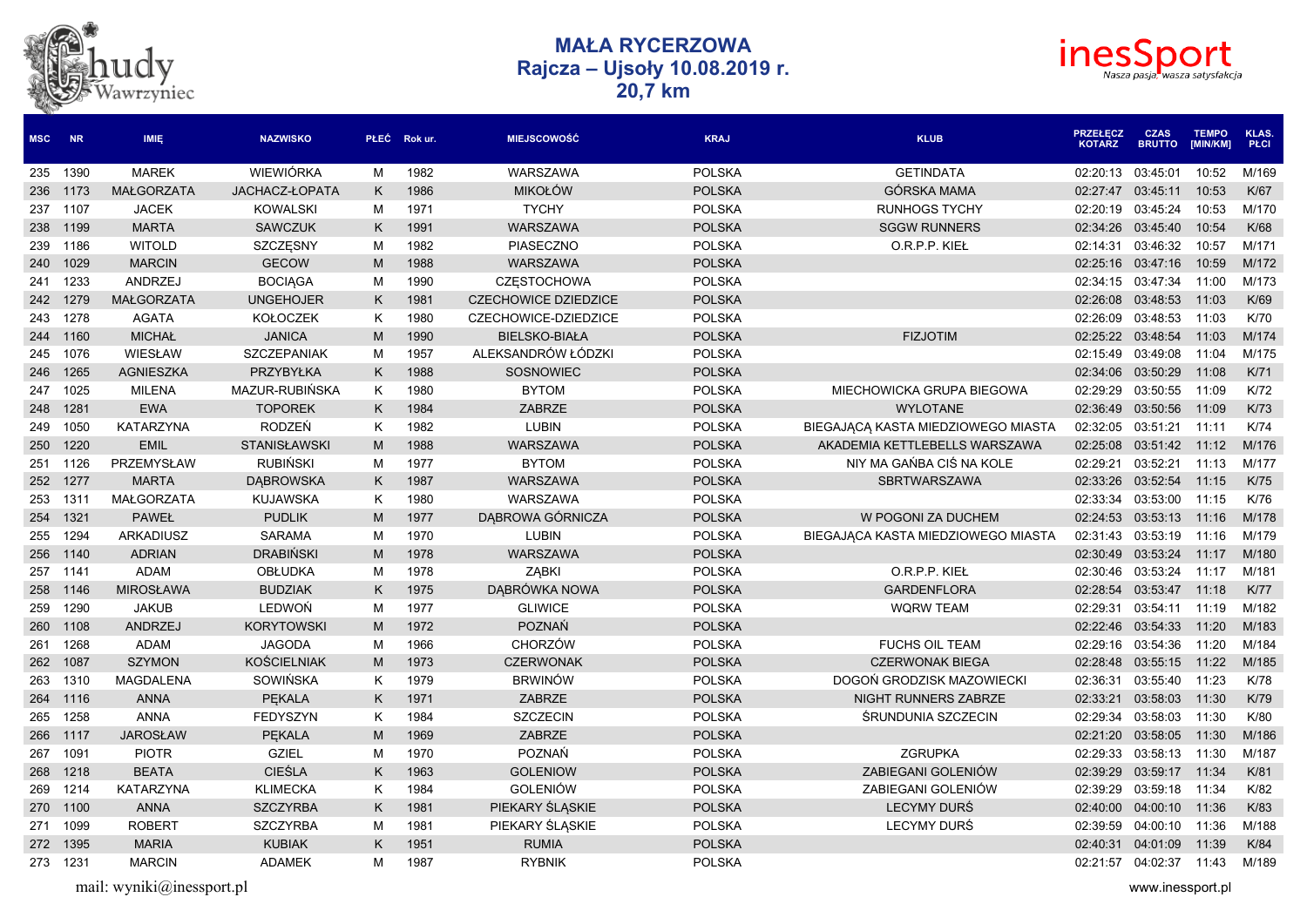



| <b>MSC</b> | <b>NR</b> | <b>IMIE</b>       | <b>NAZWISKO</b>       |    | PŁEĆ Rok ur. | <b>MIEJSCOWOŚĆ</b>    | <b>KRAJ</b>   | <b>KLUB</b>                   | <b>PRZEŁĘCZ</b><br><b>KOTARZ</b> | <b>CZAS</b><br><b>BRUTTO</b> | <b>TEMPO</b><br>[MIN/KM] | <b>KLAS.</b><br><b>PŁCI</b> |
|------------|-----------|-------------------|-----------------------|----|--------------|-----------------------|---------------|-------------------------------|----------------------------------|------------------------------|--------------------------|-----------------------------|
|            | 274 1301  | <b>ANETA</b>      | <b>KIEŁBOWICZ</b>     | Κ  | 1984         | <b>GNIEZNO</b>        | <b>POLSKA</b> | <b>SŁYNNI KENIJCZYCY</b>      | 02:39:46                         | 04:02:59                     | 11:44                    | K/85                        |
| 275        | 1296      | <b>MARTA</b>      | <b>PAŁUCKA</b>        | Κ  | 1989         | ZALASEWO              | <b>POLSKA</b> | PROJEKT ULTRA                 | 02:40:17                         | 04:02:59                     | 11:44                    | K/86                        |
| 276        | 1354      | <b>SYLWESTER</b>  | <b>SITKO</b>          | M  | 1972         | PRECZÓW               | <b>POLSKA</b> | ZIMNOKRWIŚCI                  | 02:34:33                         | 04:03:06                     | 11:45                    | M/190                       |
|            | 277 1112  | <b>EWA</b>        | <b>WOLNY</b>          | Κ  | 1966         | <b>BIELSKO-BIAŁA</b>  | <b>POLSKA</b> | OPONY-SERAFINOWSKI            | 02:36:21                         | 04:04:28                     | 11:49                    | K/87                        |
| 278        | 1349      | <b>MARIUSZ</b>    | <b>KACZMARCZYK</b>    | M  | 1968         | SIEMIANOWICE ŚLĄSKIE  | <b>POLSKA</b> | <b>REXER</b>                  | 02:32:32                         | 04:04:41                     | 11:49                    | M/191                       |
| 279        | 1136      | <b>ROBERT</b>     | <b>GREDKE</b>         | M  | 1972         | <b>PLONSK</b>         | <b>POLSKA</b> | BIEGAM I ŻYJĘ W TRZEŹWOŚCI!   | 02:29:49                         | 04:04:51                     | 11:50                    | M/192                       |
| 280        | 1168      | <b>AGNIESZKA</b>  | <b>WIECZORKIEWICZ</b> | Κ  | 1981         | <b>POZNAŃ</b>         | <b>POLSKA</b> |                               | 02:41:34                         | 04:05:24                     | 11:51                    | K/88                        |
| 281        | 1167      | <b>AGATA</b>      | WOJNOWSKA             | Κ  | 1980         | <b>POZNAN</b>         | <b>POLSKA</b> |                               | 02:41:43                         | 04:05:24                     | 11:51                    | K/89                        |
|            | 282 1355  | <b>MARTA</b>      | <b>PLUTA</b>          | K. | 1979         | <b>BRZEŹNICA</b>      | <b>POLSKA</b> | <b>DZIKIE MUSTANGI</b>        | 02:42:04                         | 04:07:35                     | 11:58                    | K/90                        |
| 283        | 1071      | <b>SEWERYN</b>    | <b>SZNAJDER</b>       | M  | 1978         | <b>BYDGOSZCZ</b>      | <b>POLSKA</b> | RUN BYDGOSZCZ                 | 02:34:07                         | 04:07:50                     | 11:58                    | M/193                       |
| 284        | 1224      | <b>ANNA</b>       | <b>MRÓZ</b>           | K  | 1979         | WARSZAWA              | <b>POLSKA</b> | AKADEMIA KETTLEBELLS WARSZAWA | 02:46:23                         | 04:09:14                     | 12:02                    | K/91                        |
| 285        | 1226      | <b>JAKUB</b>      | <b>CHWIEDUK</b>       | M  | 1974         | <b>BYDGOSZCZ</b>      | <b>POLSKA</b> | <b>GARDEN FLORA</b>           | 02:47:46                         | 04:09:49                     | 12:04                    | M/194                       |
| 286        | 1026      | <b>PAULINA</b>    | ZAJĄCZKOWSKA          | Κ  | 1986         | WARSZAWA              | <b>POLSKA</b> | POWER TRAINING                | 02:45:32                         | 04:10:44                     | 12:07                    | K/92                        |
| 287        | 1215      | <b>MICHAŁ</b>     | <b>KLIMECKI</b>       | M  | 1983         | <b>GOLENIÓW</b>       | <b>POLSKA</b> | ZABIEGANI GOLENIÓW            | 02:39:32                         | 04:11:34                     | 12:09                    | M/195                       |
| 288        | 1069      | <b>WERONIKA</b>   | <b>SIERADZKA</b>      | K. | 1991         | RUDA ŚLĄSKA           | <b>POLSKA</b> |                               |                                  | 04:12:55                     | 12:13                    | K/93                        |
| 289        | 1187      | <b>MAŁGORZATA</b> | LESZCZYŃSKA           | Κ  | 1970         | <b>GLIWICE</b>        | <b>POLSKA</b> |                               | 02:44:46 04:13:54                |                              | 12:16                    | K/94                        |
| 290        | 1331      | <b>AGNIESZKA</b>  | <b>MULARCZYK</b>      | K  | 1978         | <b>ZAWIERCIE</b>      | <b>POLSKA</b> |                               | 02:44:46                         | 04:13:55                     | 12:16                    | K/95                        |
| 291        | 1312      | <b>BARBARA</b>    | <b>CHOWANIEC</b>      | K  | 1982         | <b>WADOWICE</b>       | <b>POLSKA</b> |                               | 02:44:48                         | 04:16:30                     | 12:23                    | K/96                        |
| 292        | 1322      | <b>SŁAWOMIR</b>   | <b>CEJKO</b>          | M  | 1976         | <b>BYDGOSZCZ</b>      | <b>POLSKA</b> |                               | 02:34:23                         | 04:17:53                     | 12:27                    | M/196                       |
| 293        | 1147      | <b>ANNA</b>       | <b>KARPINSKA</b>      | K. | 1982         | <b>JACEWO</b>         | <b>POLSKA</b> | <b>OPENTEAM</b>               | 02:39:15                         | 04:17:57                     | 12:28                    | K/97                        |
| 294        | 1053      | <b>AURELIA</b>    | <b>GRZYWACZ</b>       | K. | 1992         | <b>WARSZAWA</b>       | <b>POLSKA</b> | <b>STG WARSZAWA</b>           |                                  | 02:47:53 04:20:56            | 12:36                    | K/98                        |
| 295        | 1077      | <b>GRZEGORZ</b>   | <b>PETLAK</b>         | M  | 1988         | <b>SOCHACZEW</b>      | <b>POLSKA</b> | <b>FIREEAGLES OCR</b>         | 02:47:55                         | 04:20:57                     | 12:36                    | M/197                       |
| 296        | 1068      | <b>WIOLA</b>      | <b>KRUPIŃSKA</b>      | K  | 1993         | <b>WARSAW</b>         | <b>POLSKA</b> | <b>TRUCHT TARCHOMIN TEAM</b>  | 02:32:54                         | 04:21:48                     | 12:39                    | K/99                        |
| 297        | 1158      | <b>ROMAN</b>      | <b>NOWAK</b>          | M  | 1968         | <b>ŚWIĘTOCHŁOWICE</b> | <b>POLSKA</b> |                               | 02:30:02                         | 04:22:39                     | 12:41                    | M/198                       |
| 298        | 1142      | <b>MALWINA</b>    | <b>PAWŁOWSKA</b>      | K  | 1982         | OSTRÓDA               | <b>POLSKA</b> |                               | 02:53:33                         | 04:23:29                     | 12:44                    | K/100                       |
| 299        | 1123      | <b>KRZYSZTOF</b>  | <b>MIETKA</b>         | M  | 1975         | <b>KRAKÓW</b>         | <b>POLSKA</b> |                               | 02:39:45                         | 04:24:24                     | 12:46                    | M/199                       |
| 300        | 1078      | <b>ELŻBIETA</b>   | <b>KULITA</b>         | K. | 1972         | SANDOMIERZ            | <b>POLSKA</b> | TAK LUBIE SANDOMIERZ          | 02:51:12                         | 04:24:35                     | 12:47                    | K/101                       |
| 301        | 1275      | <b>DOROTA</b>     | PATALON-KŁODAWSKA     | K  | 1979         | <b>BRATIAN</b>        | <b>POLSKA</b> | <b>KLODASIE</b>               | 02:54:51                         | 04:28:51                     | 12:59                    | K/102                       |
| 302        | 1024      | <b>BOZENA</b>     | <b>LEWICKA</b>        | K. | 1958         | <b>KETY</b>           | <b>POLSKA</b> | <b>GONIMY</b>                 | 02:54:50                         | 04:28:58                     | 13:00                    | K/103                       |
| 303        | 1380      | <b>WOJCIECH</b>   | <b>WIECZOREK</b>      | M  | 1983         | <b>KRAKÓW</b>         | <b>POLSKA</b> |                               | 02:40:42                         | 04:29:26                     | 13:01                    | M/200                       |
| 304        | 1034      | <b>ANNA</b>       | LISTOPADZKA           | K  | 1988         | <b>WARSZAWA</b>       | <b>POLSKA</b> | POWER TRAINING                | 02:58:51                         | 04:33:36                     | 13:13                    | K/104                       |
| 305        | 1067      | <b>MARTA</b>      | <b>PAWEŁAS</b>        | K. | 1986         | WARSZAWA              | <b>POLSKA</b> |                               | 02:37:52 04:34:20                |                              | 13:15                    | K/105                       |
| 306        | 1337      | <b>MARIA</b>      | PAWŁOWSKA-LIS         | K  | 1977         | <b>JANOWIEC</b>       | <b>POLSKA</b> | <b>MARUSIABIEGAPL</b>         | 02:53:32                         | 04:34:32                     | 13:16                    | K/106                       |
| 307        | 1338      | <b>MARIOLA</b>    | <b>JASIUL</b>         | K  | 1976         | <b>LEGIONOWO</b>      | <b>POLSKA</b> |                               | 02:54:03                         | 04:34:32                     | 13:16                    | K/107                       |
| 308        | 1088      | <b>MACIEJ</b>     | <b>KOŚCIELNIAK</b>    | M  | 1997         | <b>CZERWONAK</b>      | <b>POLSKA</b> | <b>CZERWONAK BIEGA</b>        | 03:11:41                         | 04:36:27                     | 13:21                    | M/201                       |
| 309        | 1103      | <b>IGOR</b>       | <b>GAJKOWSKI</b>      | M  | 1999         | ZŁAWIEŚ WIELKA        | <b>POLSKA</b> |                               | 02:48:53                         | 04:41:11                     | 13:35                    | M/202                       |
| 310        | 1092      | <b>BEATA</b>      | <b>WABERSKA</b>       | K  | 1972         | POZNAŃ                | <b>POLSKA</b> |                               | 02:54:09                         | 04:42:07                     | 13:38                    | K/108                       |
| 311        | 1313      | <b>ANNA</b>       | ŁYCZKO                | Κ  | 1977         | <b>KOBIELICE</b>      | <b>POLSKA</b> |                               | 03:04:36                         | 04:42:56                     | 13:40                    | K/109                       |
|            | 312 1121  | <b>AGNIESZKA</b>  | ŁACH                  | K  | 1972         | WARSZAWA              | <b>POLSKA</b> |                               | 03:04:34                         | 04:43:19                     | 13:41                    | K/110                       |

mail: wyniki@inessport.pl www.inessport.pl